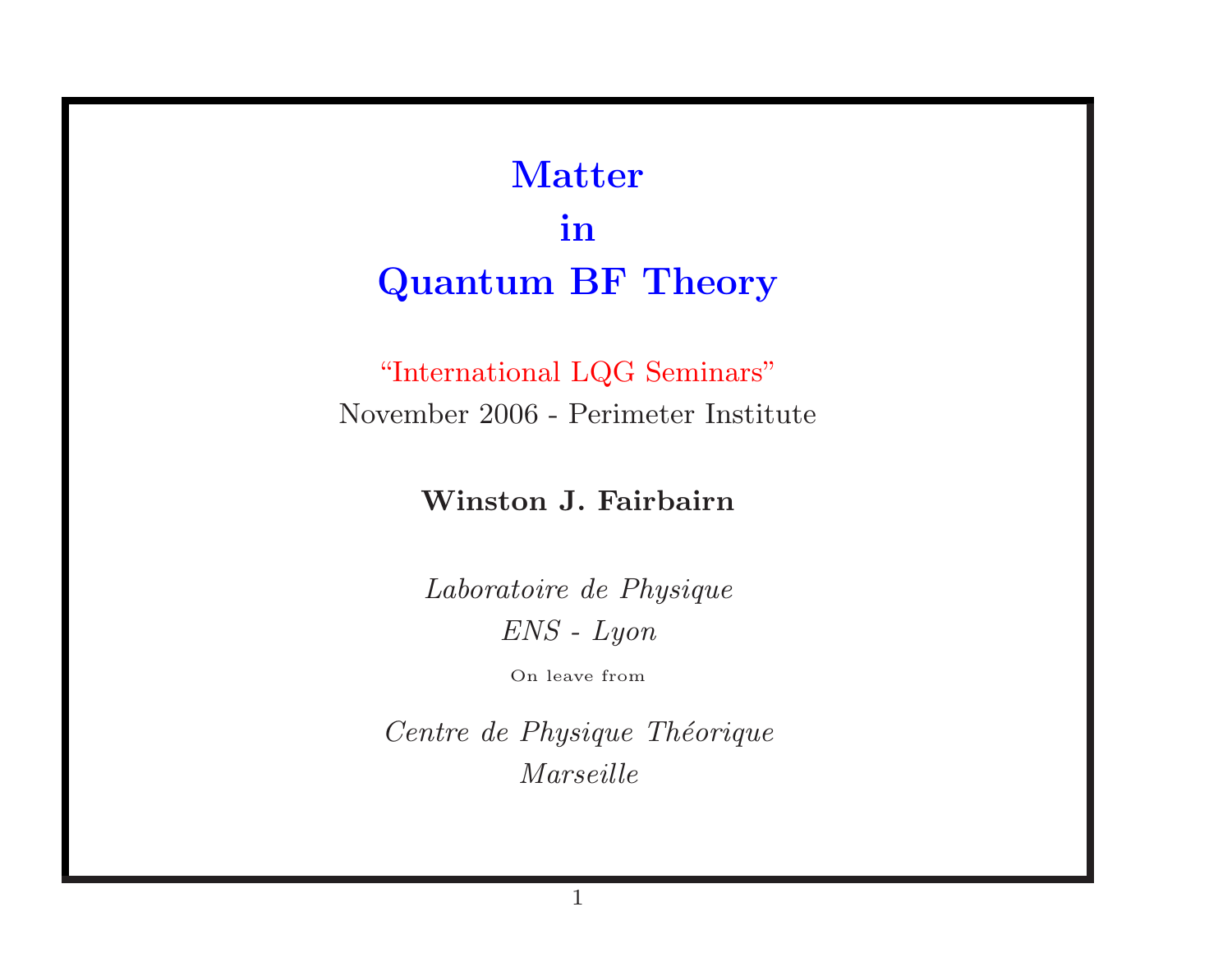## Outline

Part I: FERMIONS IN 3D SPINFOAM QUANTUM GRAVITY

- Introduction
- Classical theory
- Discretization
- Fermionic loop expansion
- Generating functional
- Fermions and quantum gravity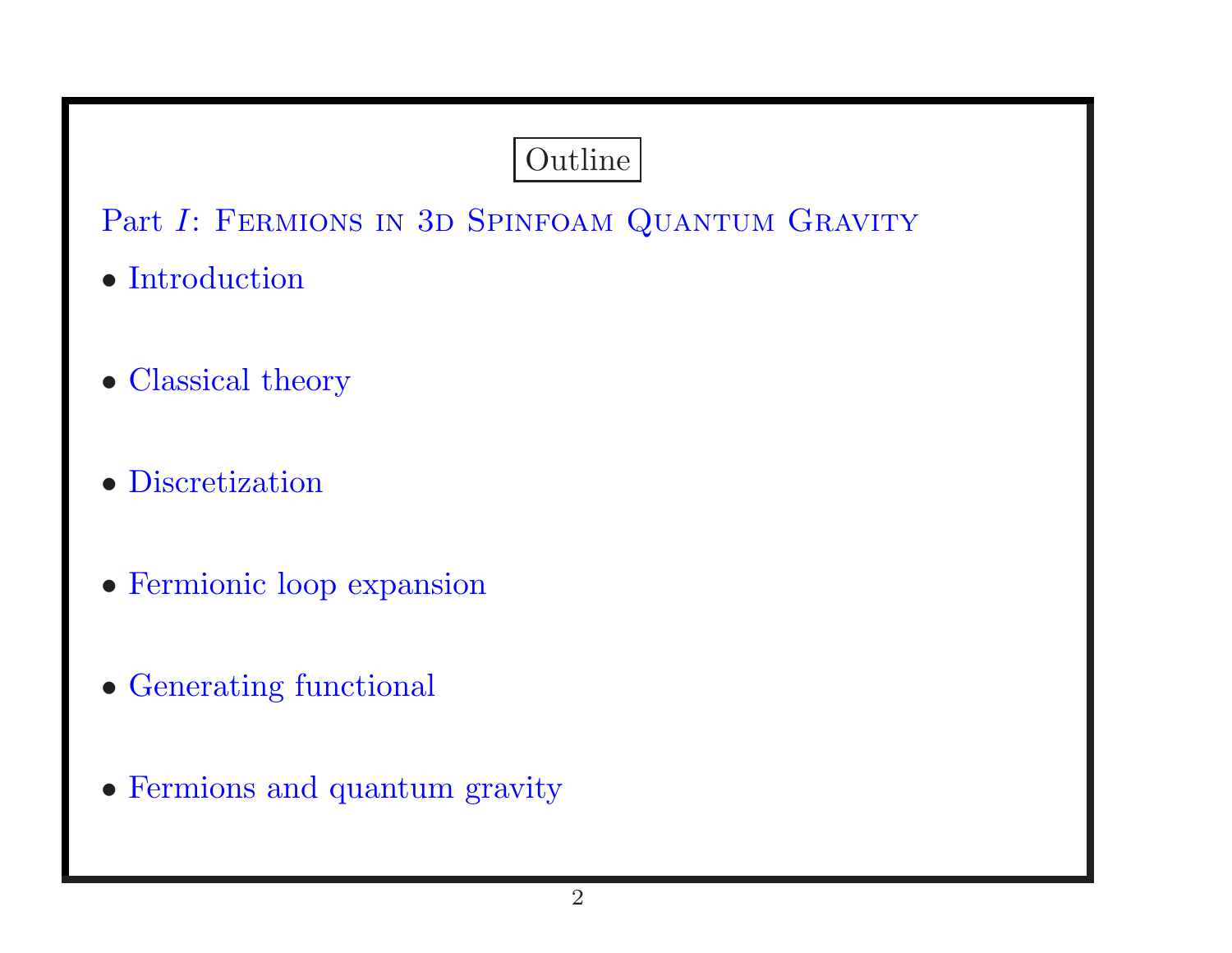Part II: QUANTISATION OF STRING-LIKE SOURCES COUPLED TO BF theory: Physical scalar product and spinfoam **MODELS** 

- Classical theory
- Kinematical Hilbert space
- Generalized projection operator
- $\rightarrow$  Formal definition
- $\rightarrow$  Regularization
- Topological invariance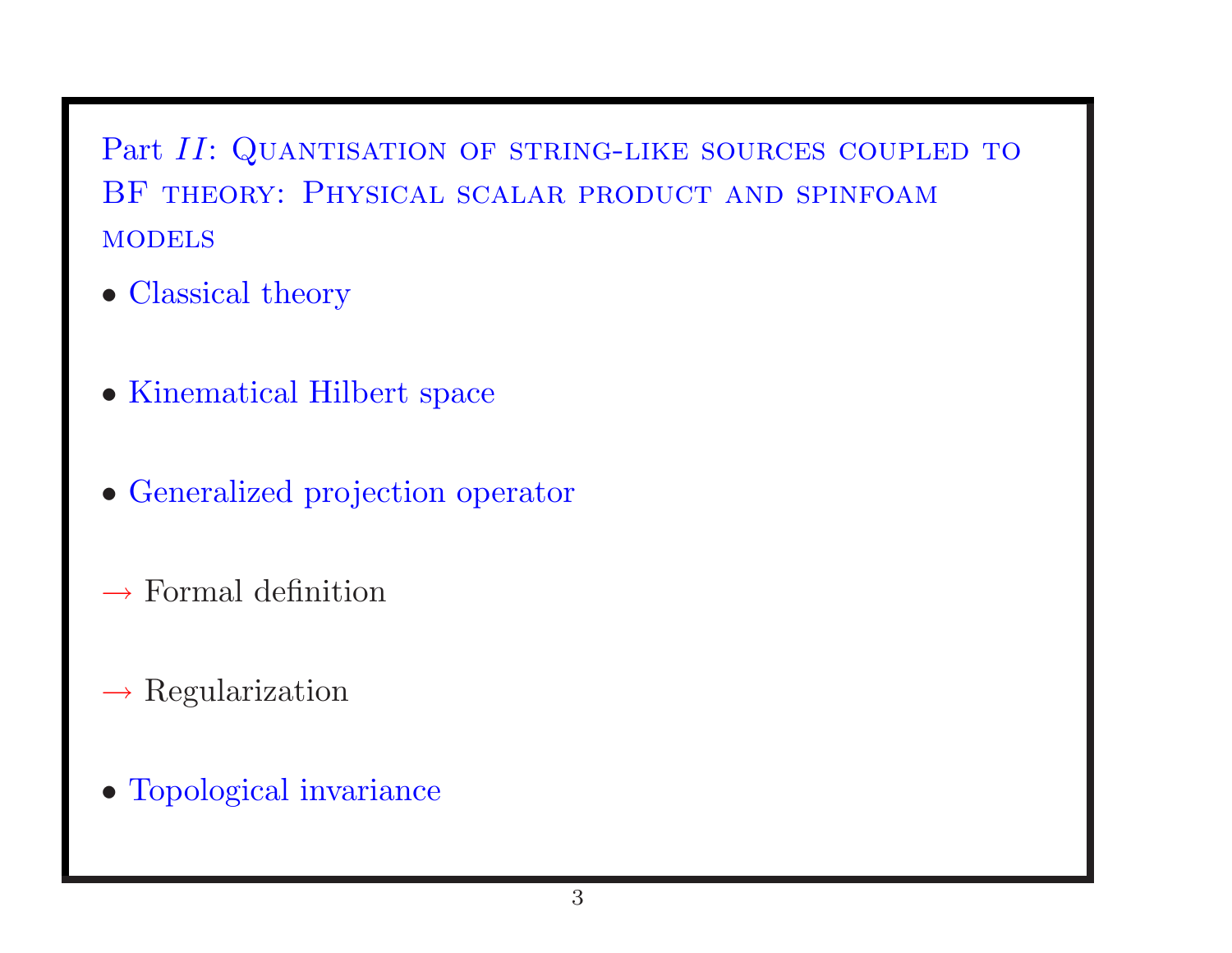Part I: FERMIONS IN 3D SPINFOAM QUANTUM GRAVITY gr-qc/0609040 to appear in GRG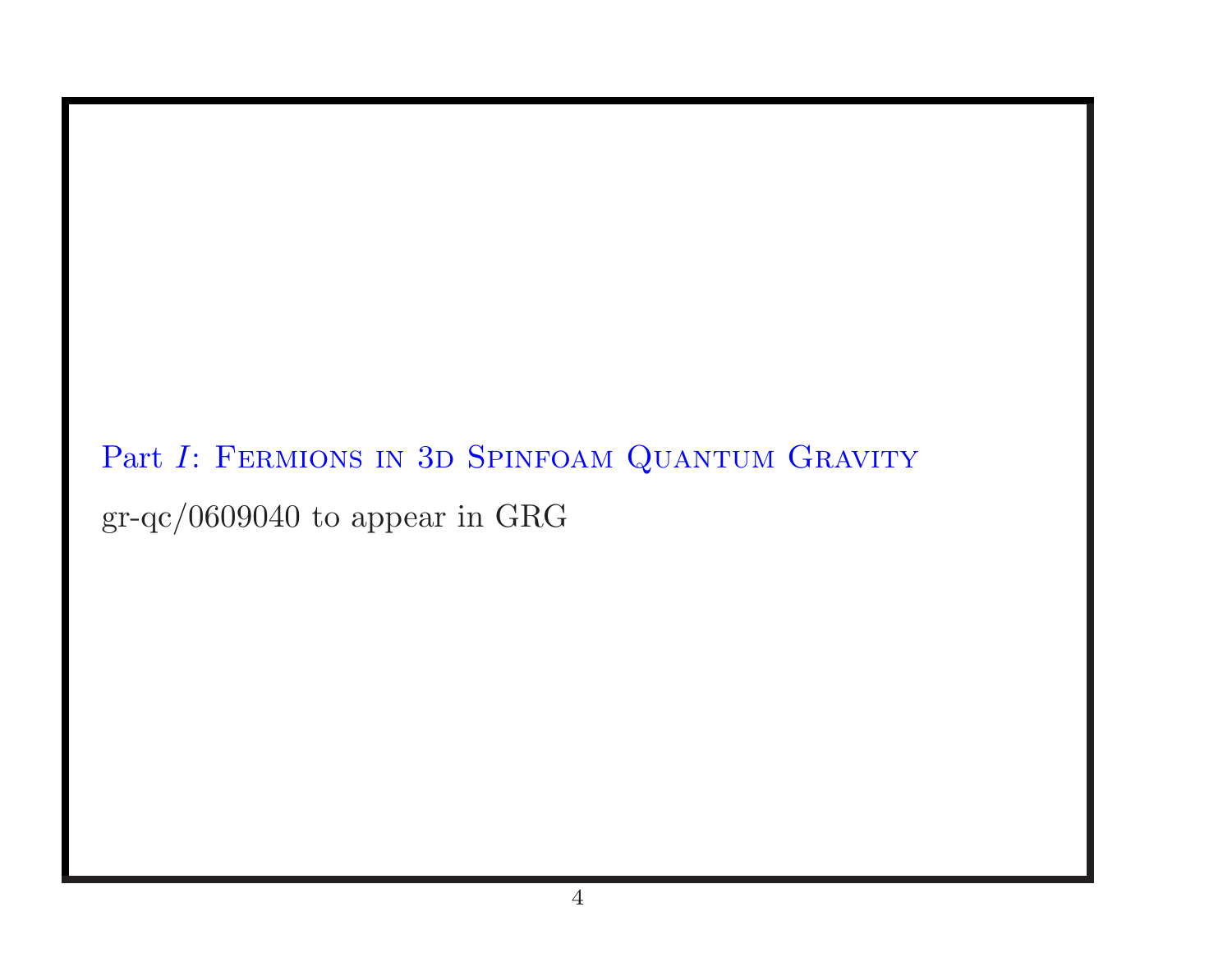#### Part I - Introduction

- Spinfoam models :
- Canonical : Spacetime history interpolating between spin network states  $\equiv$  physical scalar product in LQG (Rovelli, Reisenberger - 97; Perez - 06) - Covariant : Discretized path integrals of <sup>a</sup> large class of BF-like field theories (Baez - 98/00; Freidel, Krasnov - <sup>99</sup>)
- Spinfoams & Matter :
- Matter "allready there" (Crane 00/01; Mikovic 02; Livine, Oeckl 04)
- Matter added by coupling

 $\rightarrow$  Point particles (Freidel, Louapre - 04; Noui, Perez - 04; Freidel, Kowalski-Glikman, Starodubtsev<sub>-06</sub>)

- $\rightarrow$  Feynman diagrams (Barrett 05; Freidel, Livine 05; Baratin, Freidel 06)
- $\rightarrow$  Strings & branes (Baez, Perez 06; WF, Perez -to appear)
- $\rightarrow$  YM fields (Oriti, Pfeiffer 02; Mikovic 03)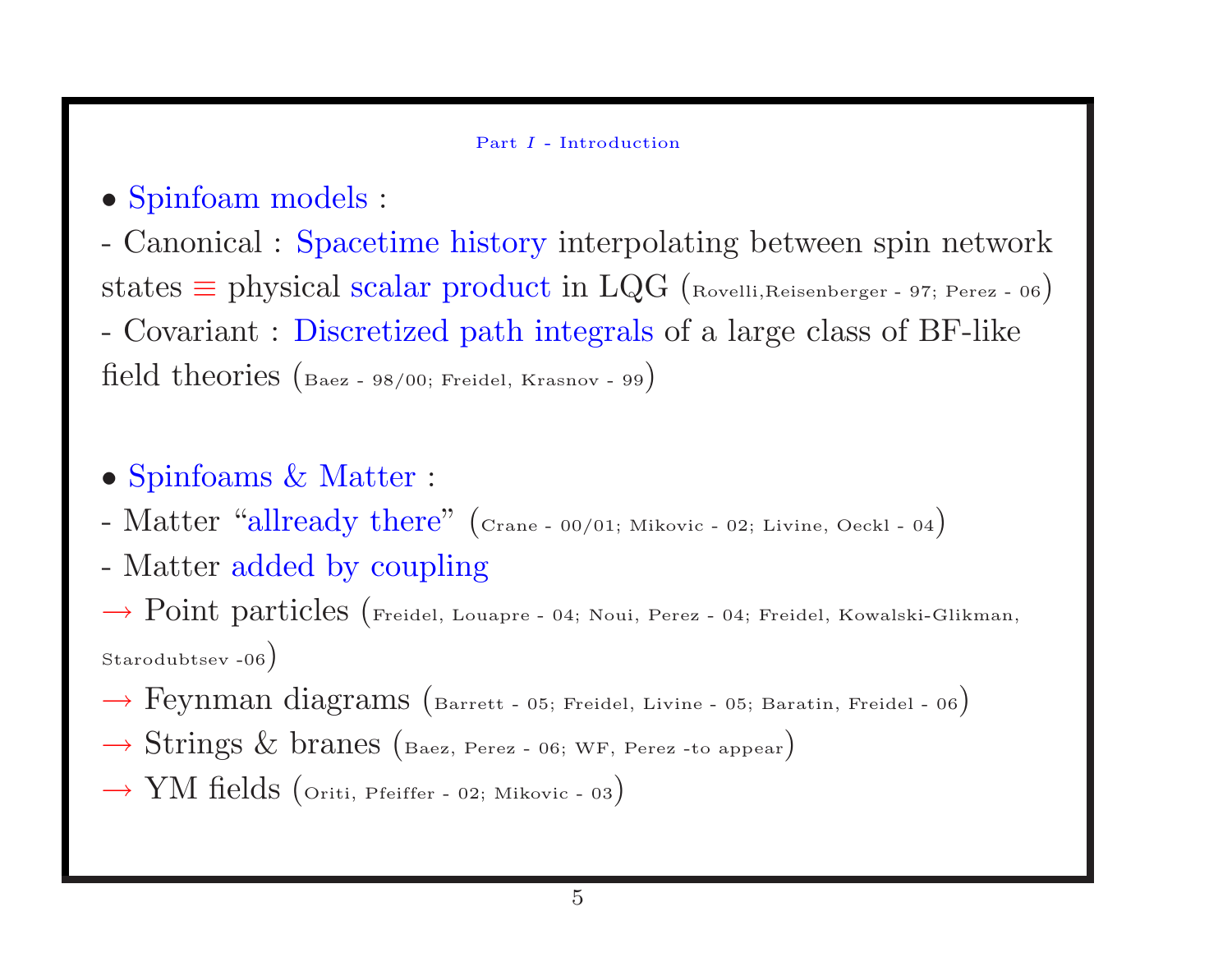Part I - Introduction

• Here : Fermionic fields in <sup>3</sup><sup>d</sup> spinfoam Riemannian QG:

$$
\Rightarrow \text{Compute } \mathcal{Z} = \int \mathcal{D}e \mathcal{D}\omega \mathcal{D}\overline{\psi} \mathcal{D}\psi e^{iS[e,\omega,\overline{\psi},\psi]} \tag{1}
$$

• Strategy:

- Integrate out the fermions  $\Rightarrow$  functional determinant

$$
\mathcal{Z} = \int \mathcal{D}e \mathcal{D}\omega \, \det \, (e, \omega) e^{iS[e, \omega]} \tag{2}
$$

- Expand the determinant  $\Rightarrow$  sum over fermionic loops  $\Gamma$ 

$$
det (e, \omega) = \sum_{\Gamma} \Gamma(e, \omega) \implies \mathcal{Z} = \sum_{\Gamma} \mathcal{Z}(\Gamma) \tag{3}
$$

- Compute the integrals

$$
\mathcal{Z}(\Gamma) = \int \mathcal{D}e \mathcal{D}\omega \Gamma(e,\omega)e^{iS[e,\omega]}
$$
 (4)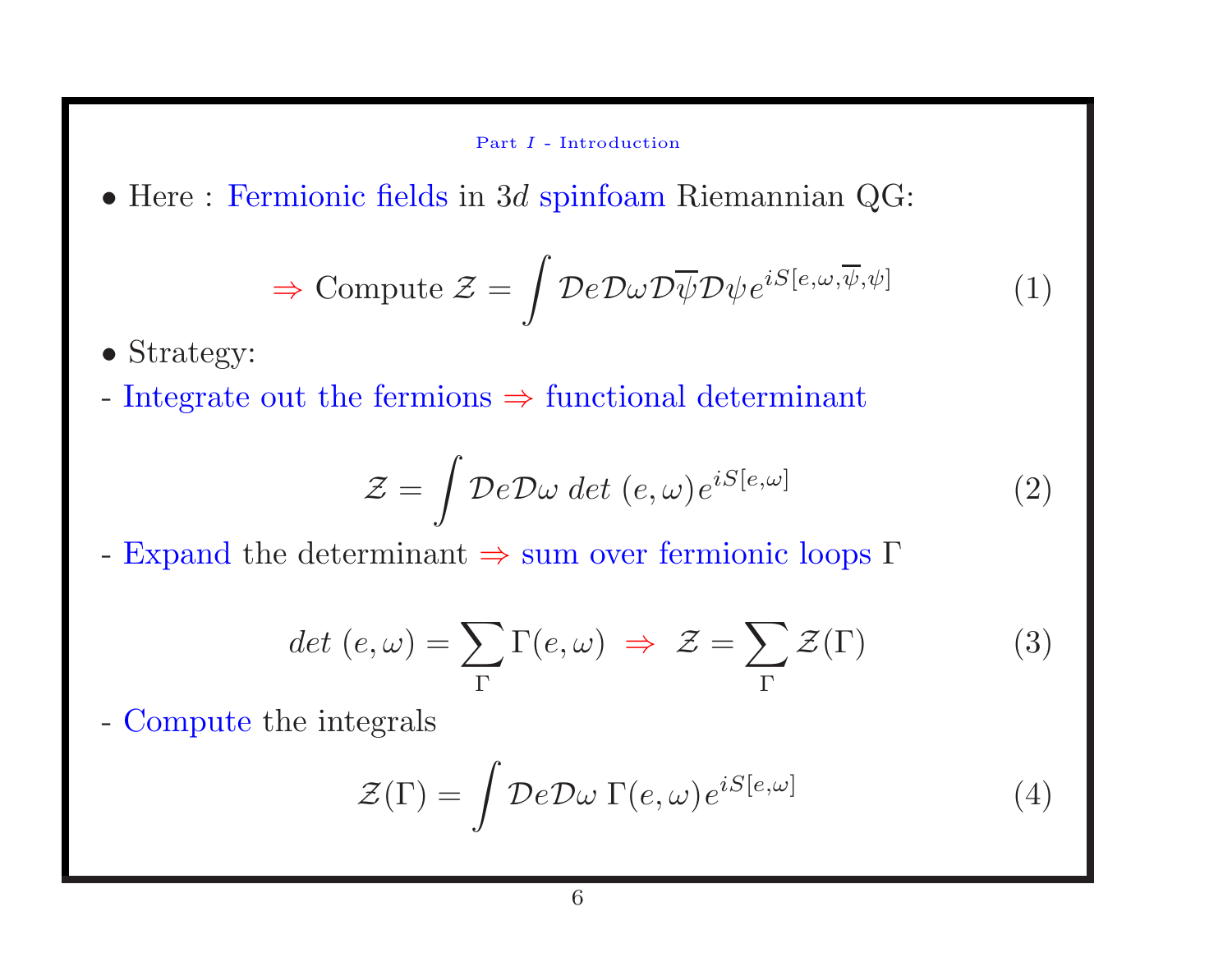#### Part I - Classical Theory

- Framework : Einstein-Cartan geometry  $(M, \omega)$  + spin structure
- Action :  $S = S_{GR} + S_D$  with

$$
S_{GR}[e,\omega] = \frac{1}{2\kappa} \int_M < e \wedge R[\omega] > \tag{5}
$$

and

$$
S_D[e, \hat{\omega}, \overline{\psi}, \psi] = \frac{1}{2} \int_M \epsilon_{IJK} e^I \wedge e^J \wedge \qquad (6)
$$

$$
\wedge \left( \frac{i}{2} (\overline{\psi} \sigma(e^K) \nabla \psi - \nabla \overline{\psi} \sigma(e^K) \psi) - \frac{1}{3} m e^K \overline{\psi} \psi \right),
$$

- <sup>e</sup> soldering form

-  $\omega$  metric connection ( $\mathfrak{so}(3)$ -valued),  $\hat{\omega}$  spin connection  $(\mathfrak{spin}(3)\text{-valued})$ 

-  $\nabla \equiv$  covariant derivative w.r.t.  $\hat{\omega}$ 

$$
- \sigma : \mathcal{C}(\mathbb{R}^3) \to M_2(\mathbb{C}), \, \psi \in C^\infty(M) \otimes \mathbb{C}^2.
$$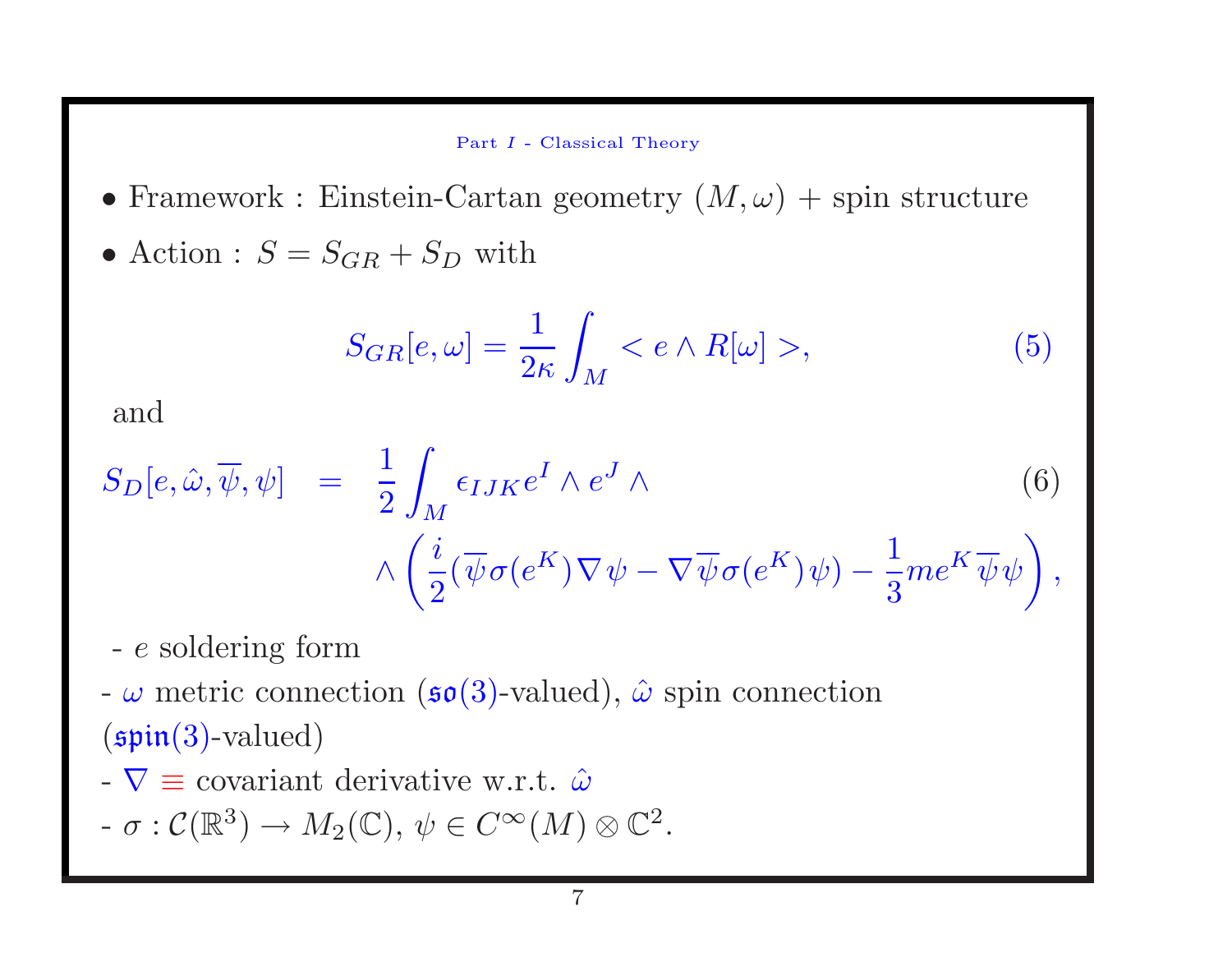Part I - Discretization

- Pick a triangulation  $\mathcal T$  of the spacetime manifold  $M$ :  $M = \bigcup_{k=1}^n \Delta_k^3$
- Consider the dual two-skeleton  $\{v, e, f\} \subset T^*$  of T
- Field discretization :

$$
e \rightarrow e_f \in \mathbb{R}^3
$$
  
\n
$$
\hat{\omega} \rightarrow U_e \equiv g_e \in Spin(3) \simeq SU(2)
$$
  
\n
$$
\omega \rightarrow \Lambda_e \equiv \Lambda_e(g_e) \in \frac{1}{\pi}(Spin(3)) \simeq SO(3)
$$
  
\n
$$
R \rightarrow \Lambda_f = \prod_{e \in \partial f} \Lambda_e
$$
  
\n
$$
\psi^{\alpha} \rightarrow \psi_v^{\alpha} \in \mathcal{G}_T,
$$
  
\n(7)

Notation :

- $\mathcal{G}_{\mathcal{T}} \equiv$  Grassmann algebra  $\bigwedge (E \bigoplus \overline{E}^*)$ ,  $E = \bigoplus_{v} \mathbb{C}_v^2$
- $(\stackrel{j}{\pi}, \stackrel{j}{\nabla})$  spin j unitary, irreducible representation of  $Spin(3)$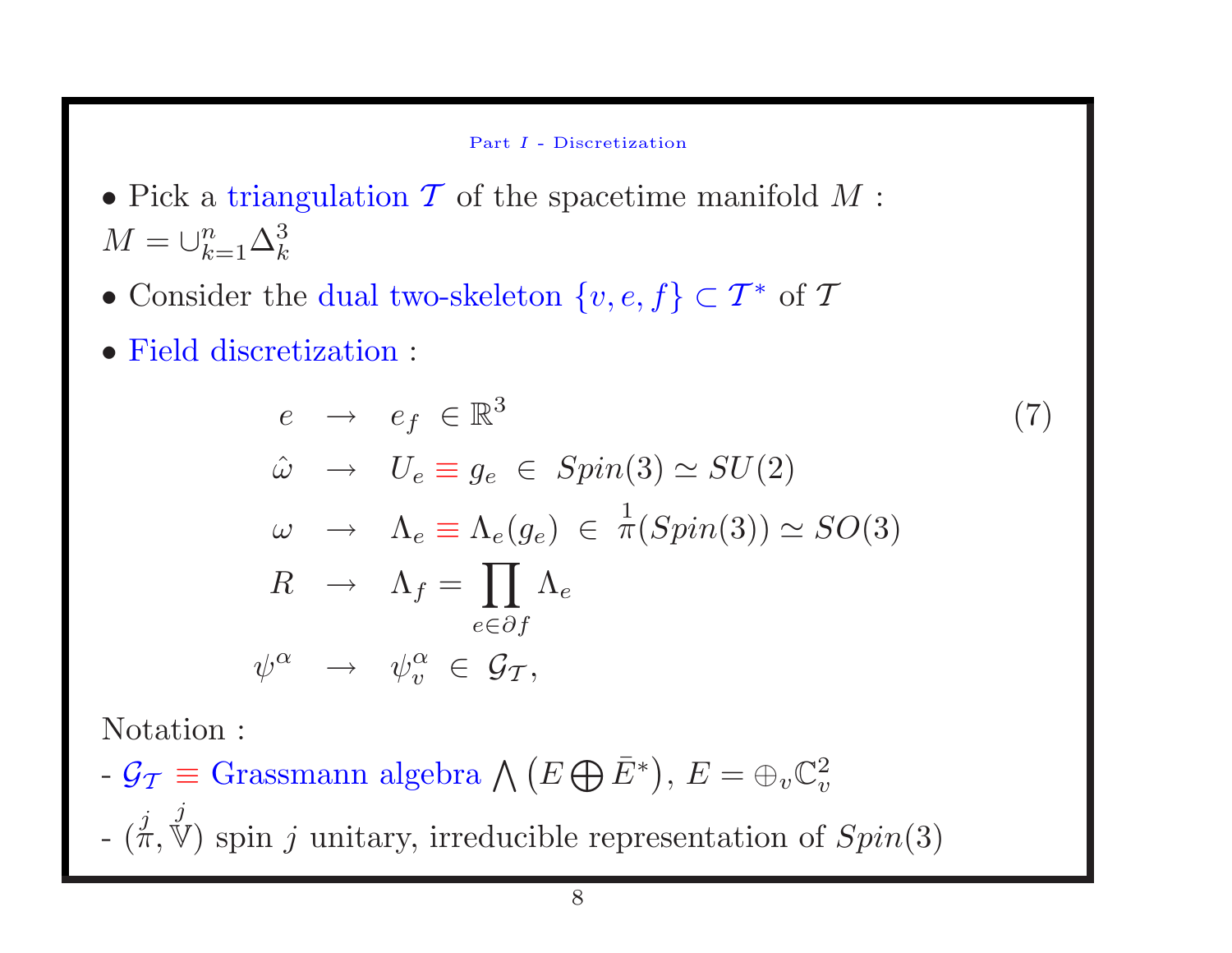Part I - Discretization

 $\bullet$  Discretized action :  $S_{\mathcal{T}}=S_{GR,\mathcal{T}}+S_{D,\mathcal{T}}$  with

$$
S_{GR,T}[e_f, g_e] = \sum_f Tr(e_f \Lambda_f), \qquad (8)
$$

and

$$
S_{D,T}[e_f, g_e, \overline{\psi}_v, \psi_v] = \frac{1}{2} (\frac{i}{4} \sum_{uv} A_{Iuv} \times
$$
  
 
$$
\times (\overline{\psi}_u \sigma^I U_{uv} \psi_v - \overline{\psi}_v U_{uv}^\dagger \sigma^I \psi_u) - \frac{1}{3} \sum_v m V_v \overline{\psi}_v \psi_v),
$$
 (9)

where

$$
A_{Iuv} \equiv \sum_{f, f' \supset uv} \epsilon_{IJK} e_f^J e_f^K sgn(f, f')^n \stackrel{\rightarrow \infty}{\rightarrow} \int_{\Delta^2 = uv^*} (\ast e \wedge e)_I \tag{10}
$$
  

$$
V_v \equiv \sum_{f, f', f'' \supset v} \epsilon_{IJK} e_f^I e_f^J e_f^K sgn(f, f', f'')^n \stackrel{\rightarrow \infty}{\rightarrow} \int_{\Delta^3 = v^*} e^{\wedge^3}
$$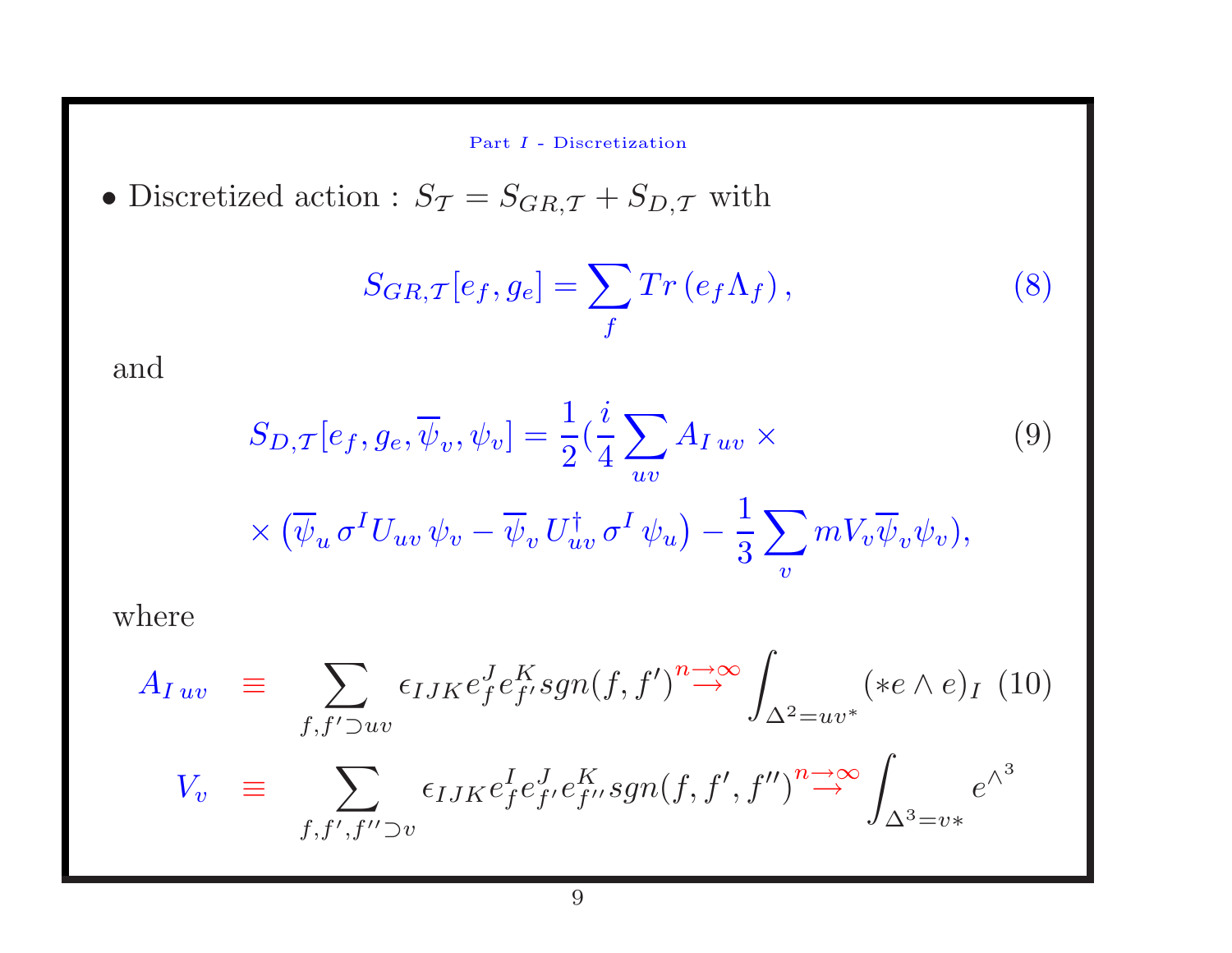Part I - Fermionic loop expansion

• The fermionic action can be compactly re expressed as

$$
S_{D,T}[e_f, g_e, \overline{\psi}_v, \psi_v] = (\psi, W\psi)
$$
  
= 
$$
\sum_{uv} \overline{\psi}_u W_{uv}(e_f, g_e) \psi_v \in \bigwedge^2 (E \oplus \overline{E}^*).
$$
 (11)

• The (discretized) path integral <sup>y</sup>ields

$$
\mathcal{Z}(\mathcal{T}) = \prod_{f} \int_{\mathbb{R}^3} de_f \prod_e \int_{Spin(3)} dg_e \int_{\mathcal{G}_{\mathcal{T}}} \prod_v d\bar{\psi}_v d\psi_v e^{iS_{\mathcal{T}}} \qquad (12)
$$

• Integrating out the fermions, we obtain

$$
\mathcal{Z}(\mathcal{T}) = \prod_{f} \int_{\mathbb{R}^3} de_f \prod_{e} \int_{Spin(3)} dg_e \left(det \ W(e_f, g_e) \right) e^{i S_{GR, \mathcal{T}}}(13)
$$
  
=  $\langle det \ W \rangle_{\mathcal{T}}.$ 

• How to calculate the fermionic determinant ?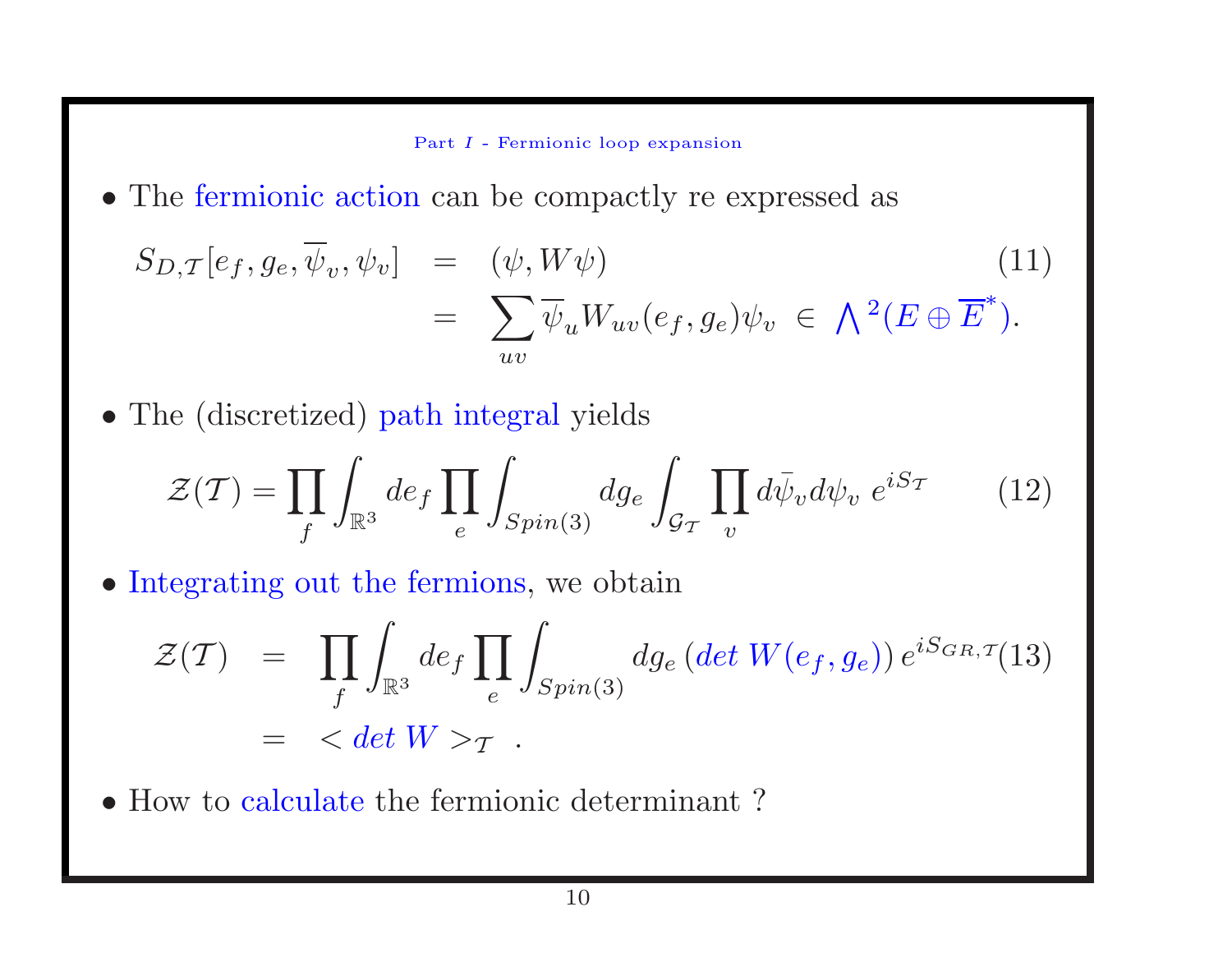Part I - Fermionic loop expansion

• Idea : write  $W = V + \frac{1}{m}D$  and expand the determinant in  $1/m$ 

$$
\begin{aligned}\n\det W &= \int_{\mathcal{G}_{\mathcal{T}}} \prod_{v} d\bar{\psi}_{v} d\psi_{v} \ e^{i(\psi, W\psi)} \\
&= \int_{\mathcal{G}_{\mathcal{T}}} \prod_{v} d\bar{\psi}_{v} d\psi_{v} \ e^{i(\psi, V\psi)} \sum_{k} \frac{1}{k!} (\frac{i}{m})^{k} (\psi, D \ \psi)^{k} \\
&:= \sum_{\Gamma} \Gamma(e_{f}, g_{e})\n\end{aligned} \tag{14}
$$

- $\Rightarrow$  Finite expansion
- Accordingly,  $\mathcal{Z}(\mathcal{T}) = \sum_{\Gamma} \mathcal{Z}(\Gamma, \mathcal{T})$  where

$$
\mathcal{Z}(\Gamma, \mathcal{T}) = \prod_{f} \int_{\mathbb{R}^3} de_f \prod_{e} \int_{Spin(3)} dg_e \left( \Gamma(e_f, g_e) \right) e^{i \sum_f Tr(e_f \Lambda_f)} \tag{15}
$$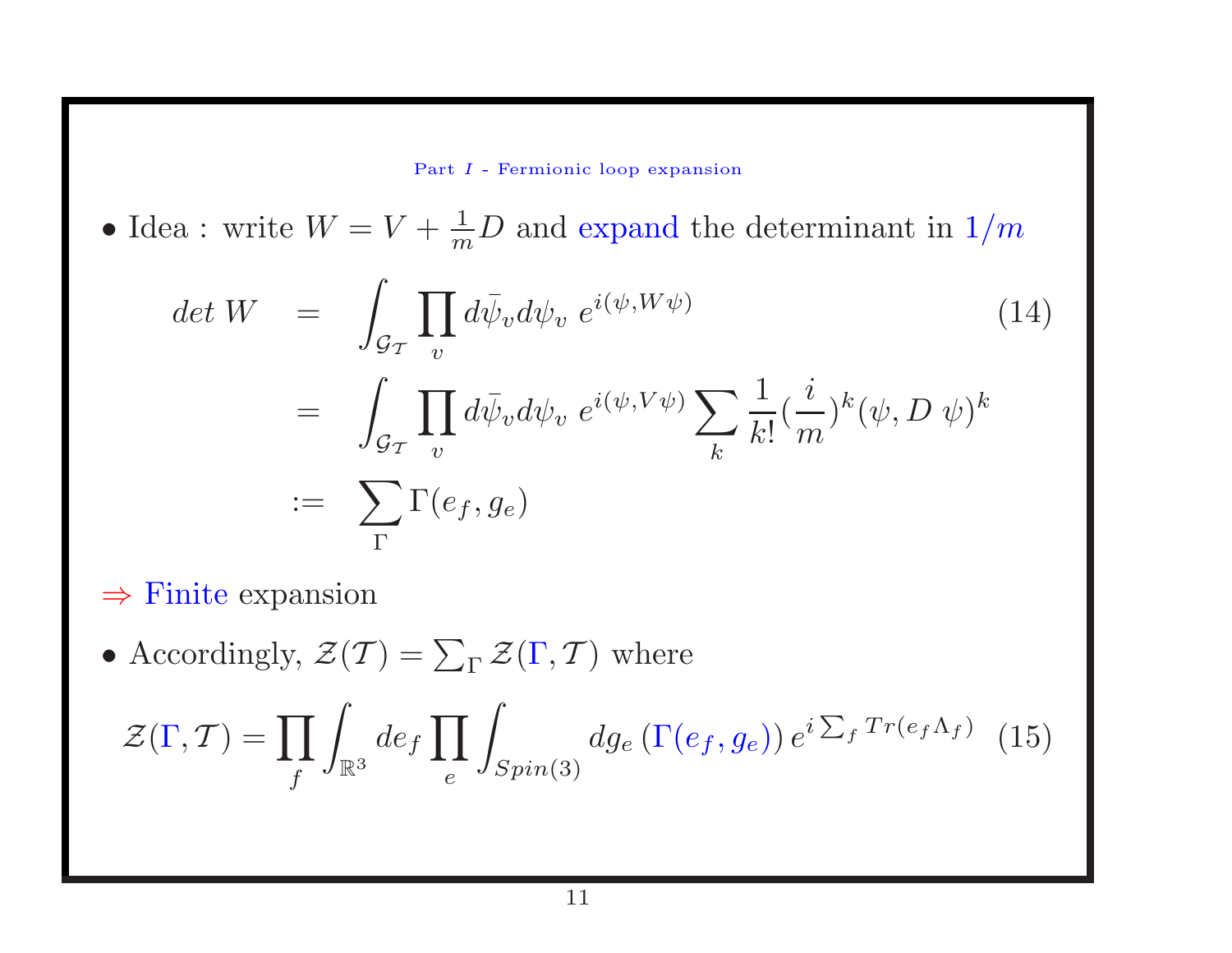

• What is the structure of the contributions  $\Gamma(e_f, g_e)$ ?  $\rightarrow$  Typically, fermionic loops  $\gamma$  + decorations (= polynomial)

functions of the triad)

$$
\Gamma(e_f, g_e) := \Gamma_{\gamma}(e_f, g_e)
$$
\n
$$
= \prod_{v \notin \gamma} V_v^2 \left[ \prod_{v \in \gamma} V_v \prod_{e \in \gamma} A_{I_e, e} \ Tr_D \left( \prod_{e \in \gamma} \sigma^{I_e} U_e \right) \right]
$$
\n(16)

• How to compute the integrals over the triads in the path integral ?

 $\rightarrow$  Generating functional techniques ( $_{\text{Freidel, Krasnov -99}}$ )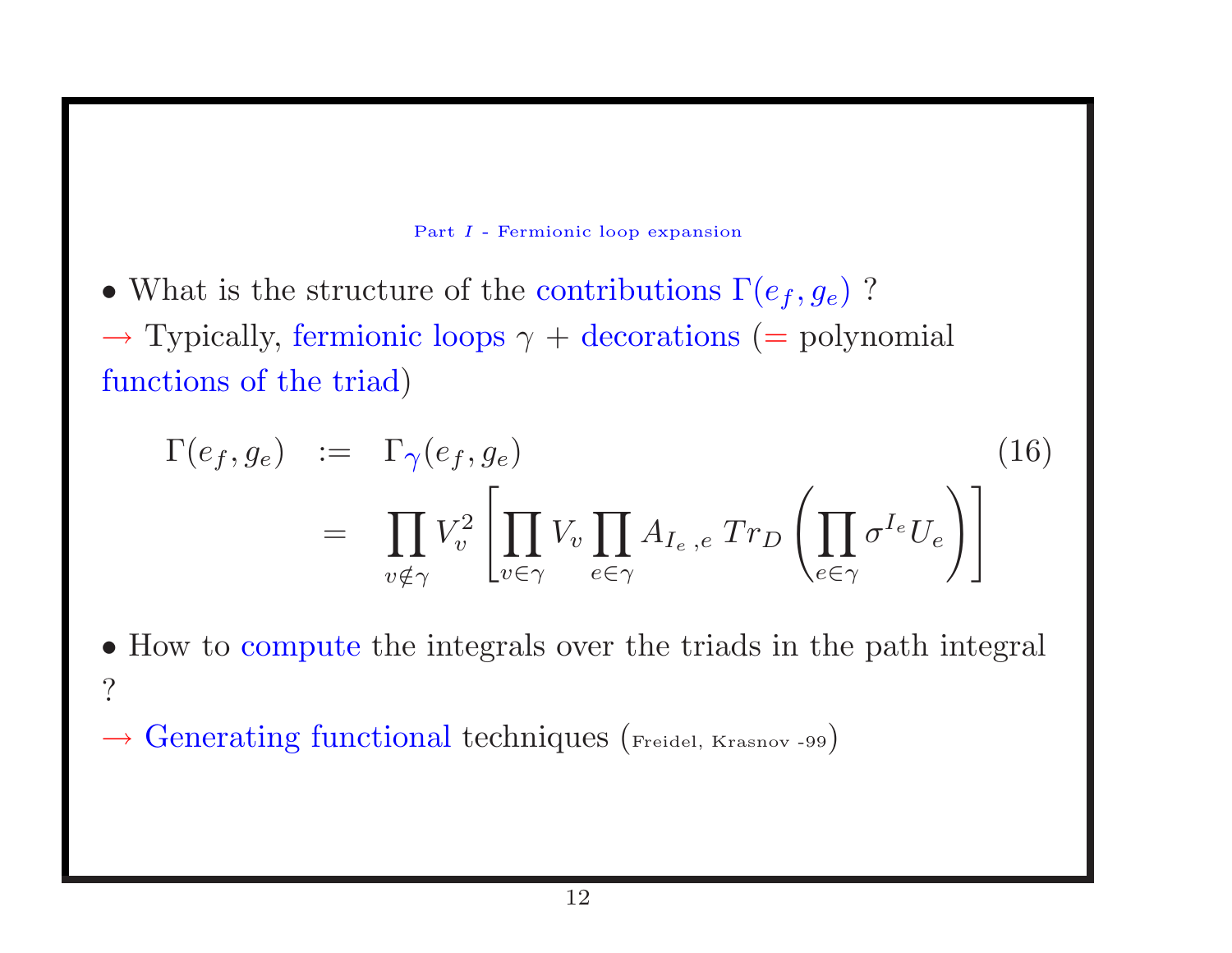Part I - Generating functional

• Idea :

$$
e_f = -i \left(\frac{\delta}{\delta J_f}\right) e^{i \left(\sum_f Tr(e_f J_f)\right)} |_{J=0} . \tag{17}
$$

 $\Rightarrow$  degree *n* monomial function of the triad  $\mathcal{O}(e_f) \rightarrow$  differential operator  $\hat{\mathcal{O}}(\frac{\delta}{\delta J_f})$  of order  $n$ :

$$
\langle \mathcal{O}(e_f) \rangle := (-i)^n \hat{\mathcal{O}}\left(\frac{\delta}{\delta J_f}\right) \left[\mathcal{Z}^{(I)}(J,\gamma,T)\right]_{J=0},\tag{18}
$$

where

$$
\mathcal{Z}^{(I)}(J,\gamma,\mathcal{T}) = \prod_{f} \int_{\mathbb{R}^3} de_f \prod_{e} \int_{Spin(3)} dg_e \times
$$
\n
$$
\left[ Tr_D \left( \prod_{e \in \gamma} \sigma^{I_e} U_e \right) \right] e^{iS_{\mathcal{T},J}[e_f, g_e, e^{J_f}]} ,
$$
\n(19)

and the source action is given by :  $S_{\mathcal{T},J} = \sum_{f} Tr(e_{f} \Lambda_{f} e^{J_{f}}) \stackrel{n \to \infty}{\to} \int_{M} ( + )$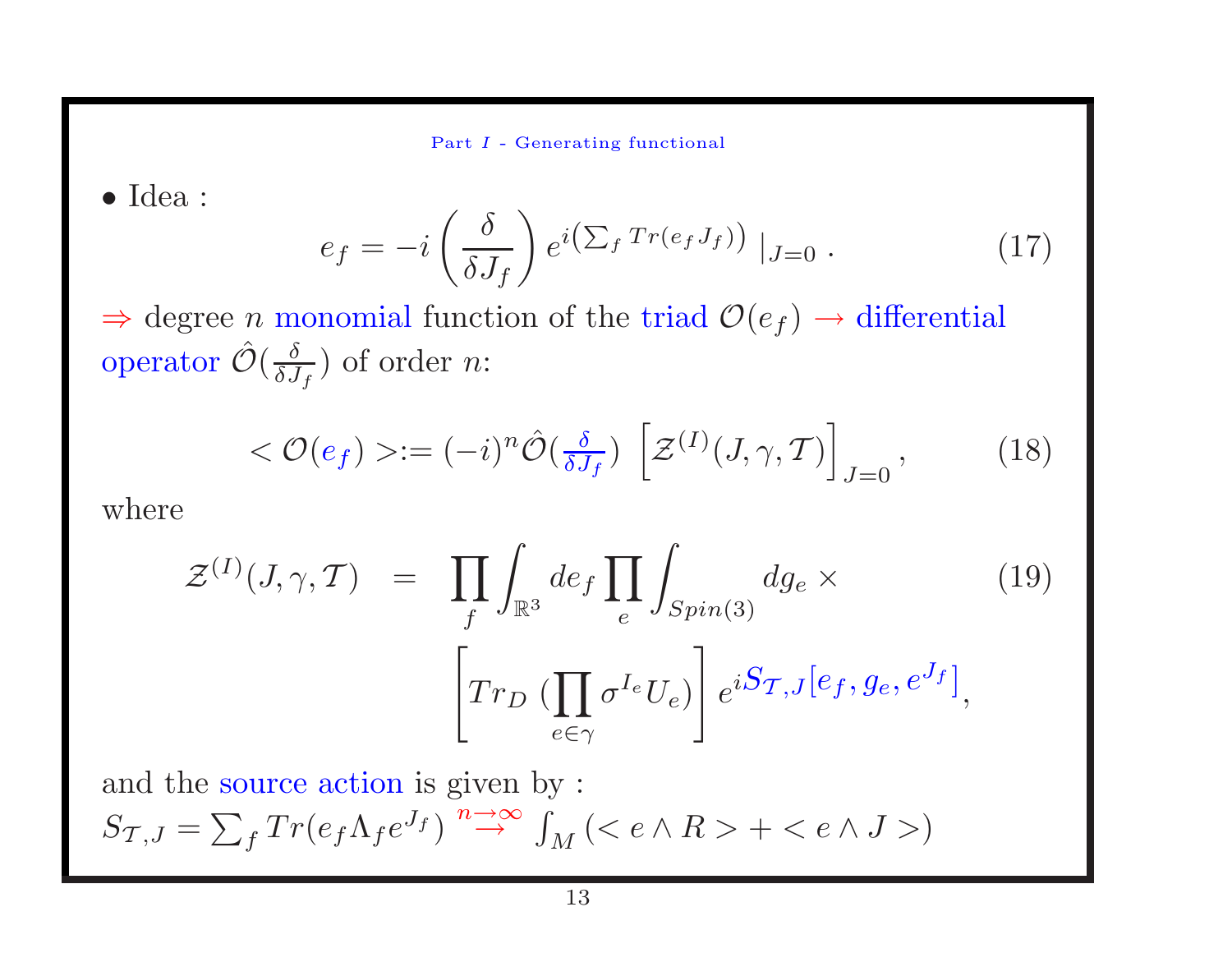Part I - Fermions and quantum gravity

• Integration over simplicial triads :  $\rightarrow$  Idea :  $\int de \, e^{iTr(eg)} = \delta(g) = \sum_i dim(j)\chi_{j_f}(g)$  $\mathcal{Z}^{(I)}(J,\gamma,\mathcal{T}) = \prod_{e} \int_{Spin(3)} dg_e \left[ Tr_D \left( \prod_{e \in \gamma} \sigma^{I_e} U_e \right) \right] \times$  (20)  $\begin{aligned} e^{-JSpin(3)} \quad & \downarrow \quad \quad e{\in}\gamma \quad \quad \ \ \, \ \cdot \quad \quad \ \ \, \prod \sum dim(j_f) \chi_{j_f}(e^{J_f^1}g_{e_f^1}...e^{J_f^m}g_{e_f^m}), \end{aligned}$  $f \quad j_f$  $e^{J^1_f}$  $e^{J_f^m}$   $e^{J_f^2}$  $g_{e^{\scriptscriptstyle m}_f}$  g<sub>e<sup>1</sup></sub>  $\int$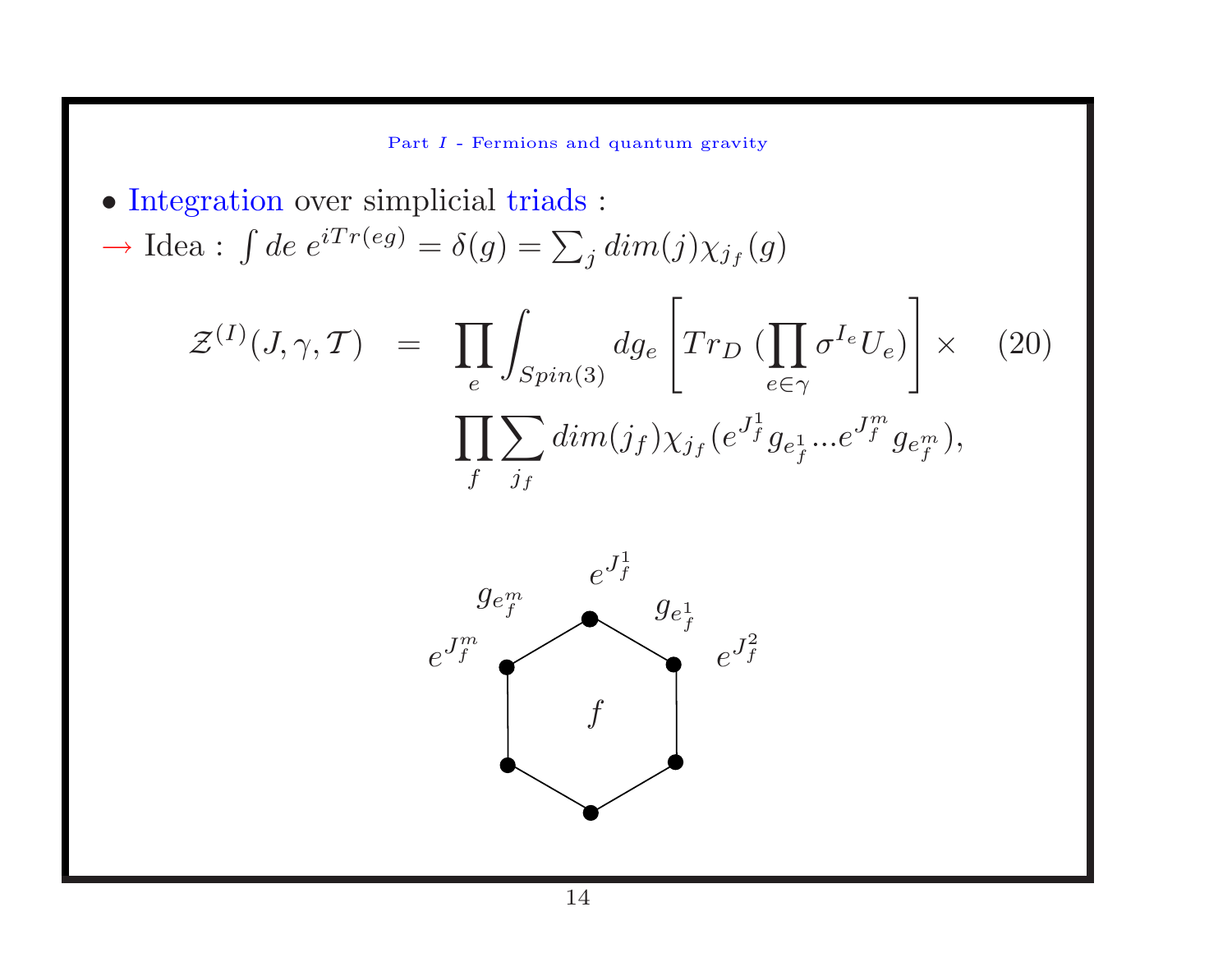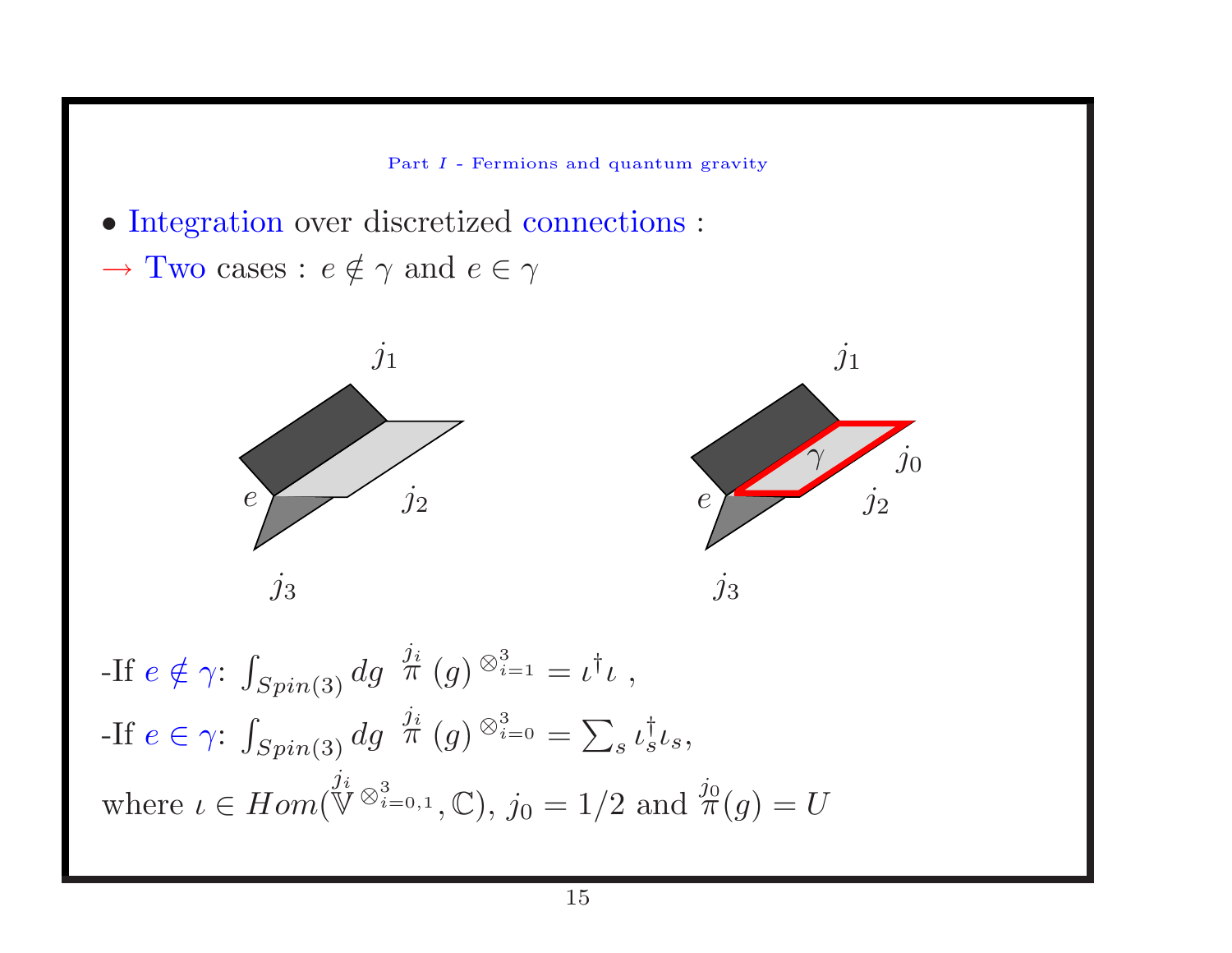

• This is the effect of quantum mechanical torsion :



<sup>⇒</sup> Dislocation of quantum spacetime <sup>⇔</sup> deformation of the (vacuum) quantum triangles (Baez, Barrett -99)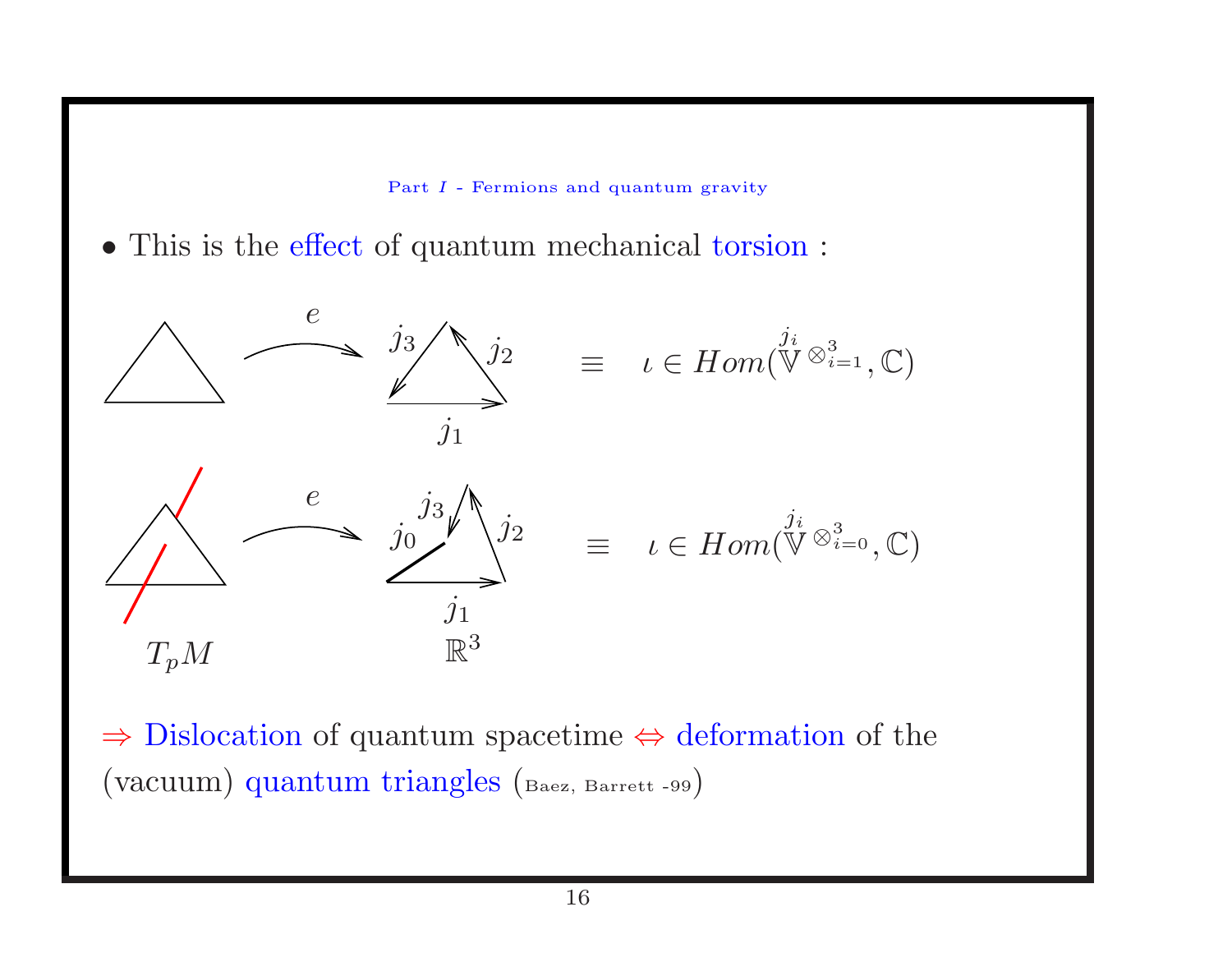

• In addition, each group element  $U_e$  comes attached with a sigma matrix  $\sigma^{I_e}$ 

⇒ Rethink the Pauli matrices as elements of  $Hom$ <sup>1</sup>  $\mathbb{V},$  $1/2\,$ V ⊗  $1/2\,$ V <sup>∗</sup>)

• Result :

$$
\mathcal{Z}^{(I)}(J,\gamma,T) = \prod_{f} \sum_{j_f} dim(j_f) \times
$$
\n
$$
\left[ \prod_{e \in \gamma} \sum_{j_e} \prod_{v \in \gamma} \left\{ \sqrt{6} \sum_{v \in \gamma} \bigotimes_{r} \bigotimes_{v \in \gamma} \left\{ \prod_{v \notin \gamma} \left\{ \bigotimes_{v \notin \gamma} \bigotimes_{v \in \gamma} \bigotimes_{v \in \gamma} \left\{ \bigotimes_{v \in \gamma} \bigotimes_{v \in \gamma} \left\{ \bigotimes_{v \in \gamma} \bigotimes_{v \in \gamma} \left\{ \bigotimes_{v \in \gamma} \bigotimes_{v \in \gamma} \left\{ \bigotimes_{v \in \gamma} \left\{ \bigotimes_{v \in \gamma} \left\{ \bigotimes_{v \in \gamma} \left\{ \bigotimes_{v \in \gamma} \left\{ \bigotimes_{v \in \gamma} \left\{ \bigotimes_{v \in \gamma} \left\{ \bigotimes_{v \in \gamma} \left\{ \bigotimes_{v \in \gamma} \left\{ \bigotimes_{v \in \gamma} \left\{ \bigotimes_{v \in \gamma} \left\{ \bigotimes_{v \in \gamma} \left\{ \bigotimes_{v \in \gamma} \left\{ \bigotimes_{v \in \gamma} \left\{ \bigotimes_{v \in \gamma} \left\{ \bigotimes_{v \in \gamma} \left\{ \bigotimes_{v \in \gamma} \left\{ \bigotimes_{v \in \gamma} \left\{ \bigotimes_{v \in \gamma} \left\{ \bigotimes_{v \in \gamma} \left\{ \bigotimes_{v \in \gamma} \left\{ \bigotimes_{v \in \gamma} \left\{ \bigotimes_{v \in \gamma} \left\{ \bigotimes_{v \in \gamma} \left\{ \bigotimes_{v \in \gamma} \left\{ \bigotimes_{v \in \gamma} \left\{ \bigotimes_{v \in \gamma} \left\{ \bigotimes_{v \in \gamma} \left\{ \bigotimes_{v \in \gamma} \left\{ \bigotimes_{v \in \gamma} \left\{ \bigotimes_{v \in \gamma} \left\{ \bigotimes_{v \in \gamma} \left\{ \bigotimes_{v \in \gamma} \left\{ \bigsetminus_{v \in \gamma} \left\{ \bigotimes_{v \in \gamma} \left\{ \bigtriangle_{v \in \gamma} \left
$$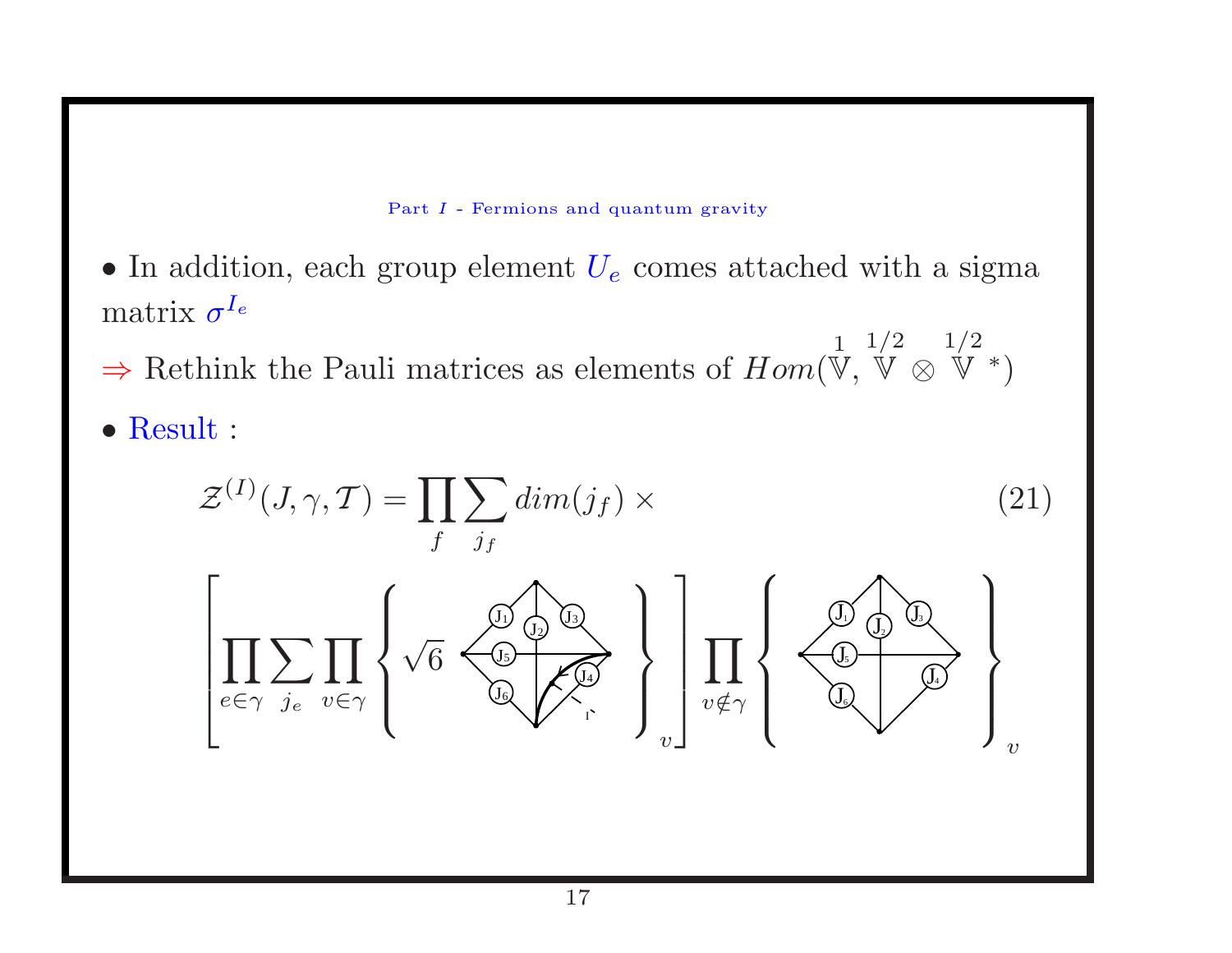

Figure 1: Graphical <sup>p</sup>icture of the emergence of the fermionic seven-j symbol.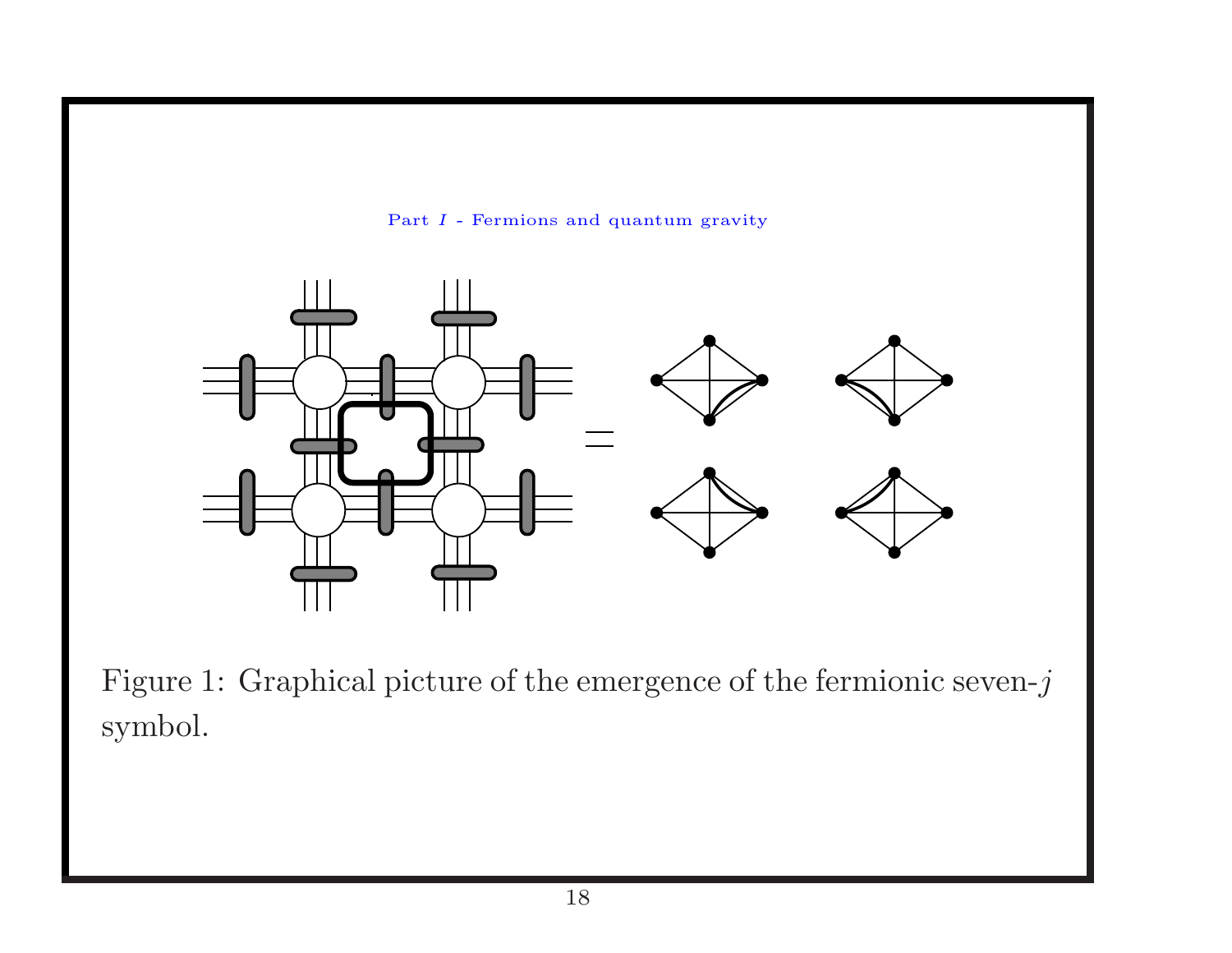#### Part I - Fermions and quantum gravity

 $\bullet$  The weight associated to the contribution  $\Gamma$  in the total partition function  $\mathcal{Z}(\mathcal{T})$  is given by

$$
\mathcal{Z}(\Gamma, \mathcal{T}) = \left[ \prod_{v \notin \gamma} \hat{V}_v^2 \prod_{v \in \gamma} \hat{V}_v \prod_{e \in \gamma} \hat{A}_{I_e, e} \left( \mathcal{Z}^{(I)}(\mathcal{J}, \gamma, \mathcal{T}) \right) \right]_{\mathcal{J} = 0} . \tag{22}
$$

• How do the differential operators  $\hat{\mathcal{O}} := \hat{\mathcal{O}}(\frac{\delta}{\delta J})$  act on the generating functional ?

$$
\rightarrow \text{If } J = J^I T_I, \quad \frac{\delta}{\delta J_I} \pi^j(e^J) \big|_{J=0} = \pi_* \left( T^I \right), \tag{23}
$$

where  $\overline{\pi}_* \in Hom(\overline{\mathbb{V}}, \overline{\mathbb{V}} \otimes \overline{\mathbb{V}}^*)$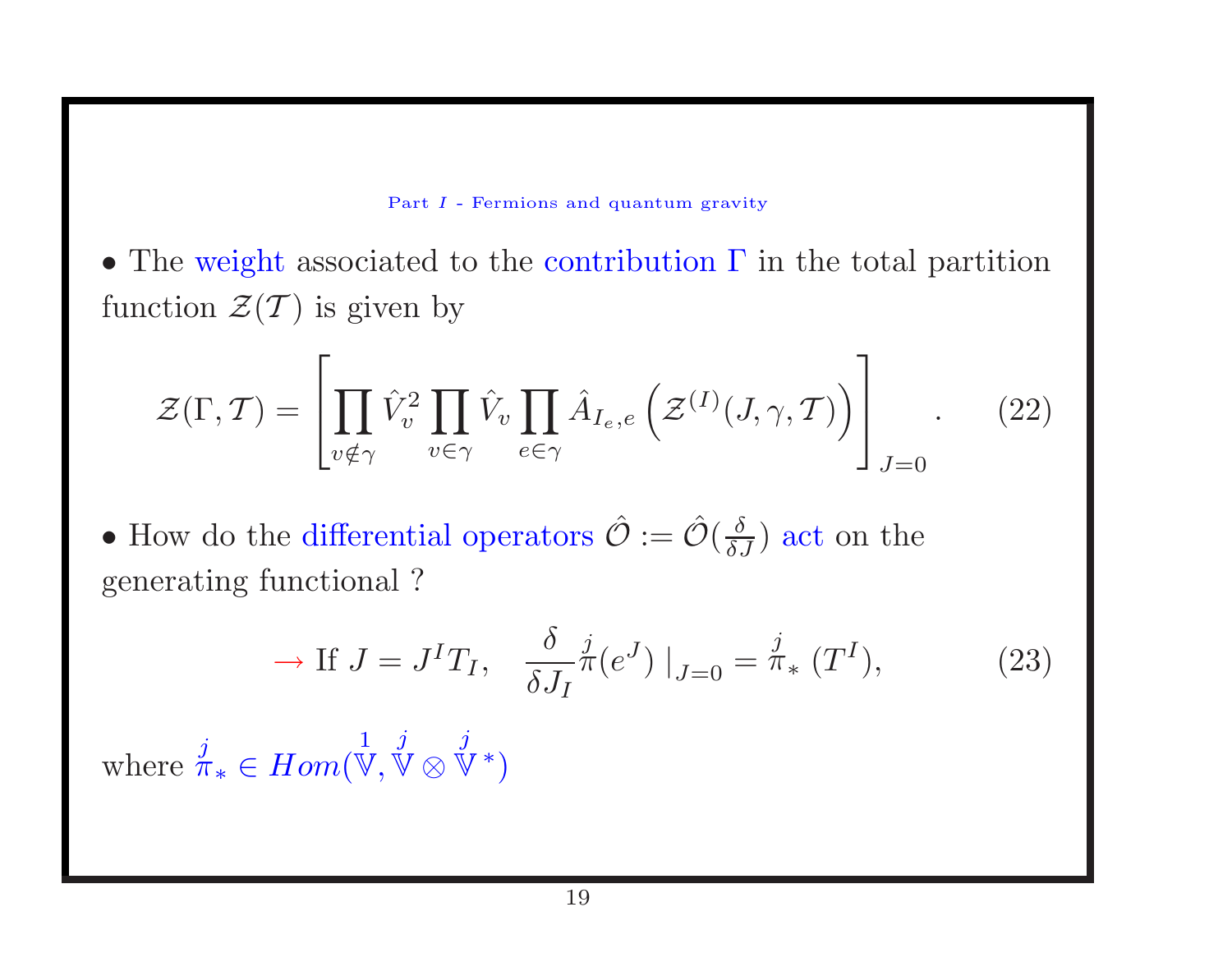- Part I Fermions and quantum gravity
- Graphically :

$$
\frac{\delta}{\delta J_I} \left( \begin{array}{c} | \\ \vdots \\ \vdots \\ \vdots \end{array} \right) |_{J=0} = \Theta(j) \left( \begin{array}{c} | \\ \vdots \\ \vdots \\ \vdots \end{array} \right). \tag{24}
$$

• Introducing

$$
\hat{V}_v = N' \sum_{f, f', f'' \supset v} \epsilon_{IJK} \frac{\delta}{\delta J_{fI}} \frac{\delta}{\delta J_{f'J}} \frac{\delta}{\delta J_{f''K}} sgn(f, f', f''), \qquad (25)
$$

and

$$
\hat{A}_{Iuv} = N \sum_{f, f' \supset uv} \epsilon_{IJK} \frac{\delta}{\delta J_{Jf}} \frac{\delta}{\delta J_{Kf'}} sgn(f, f'), \qquad (26)
$$

and using  $\epsilon_{IJK} \in Hom($ 1  $\mathbb{V} \otimes$ 1  $\mathbb{V} \otimes$ 1  $\mathbb{V}, \mathbb{C}),$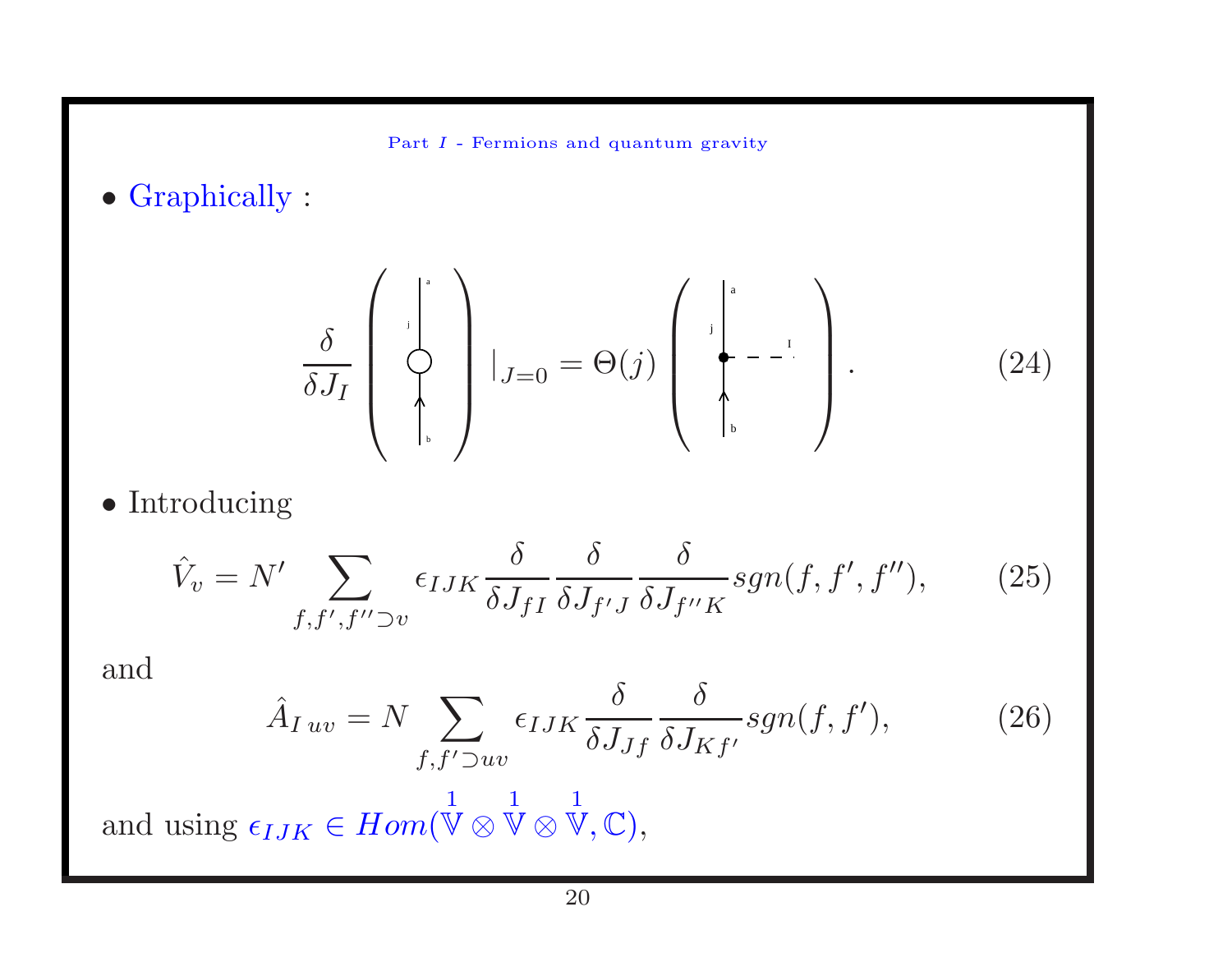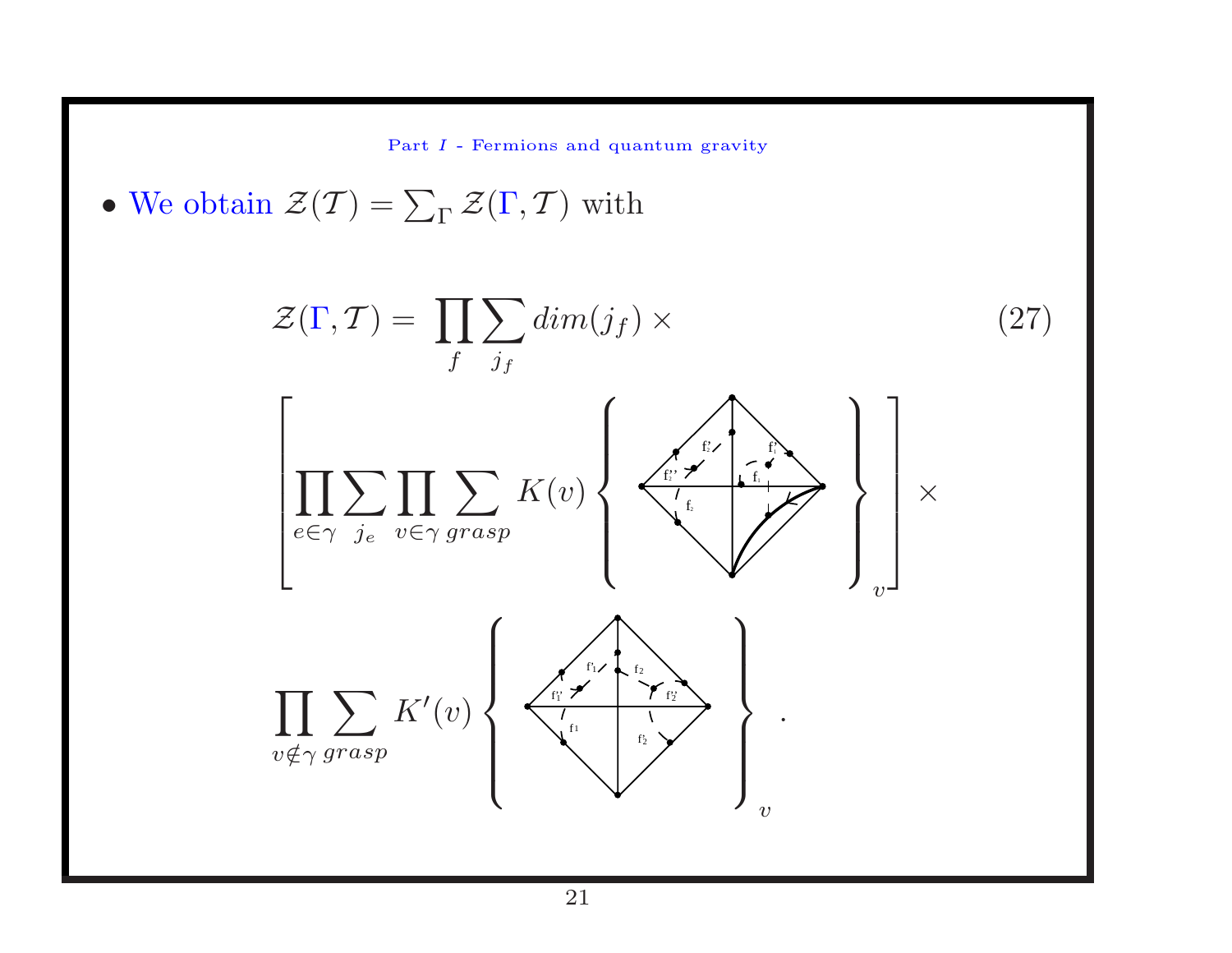Part II: QUANTISATION OF STRING-LIKE SOURCES COUPLED TO BF theory : Physical scalar product and spinfoam **MODELS** 

Work in progress in collaboration with Alejandro Perez (CPT Marseille)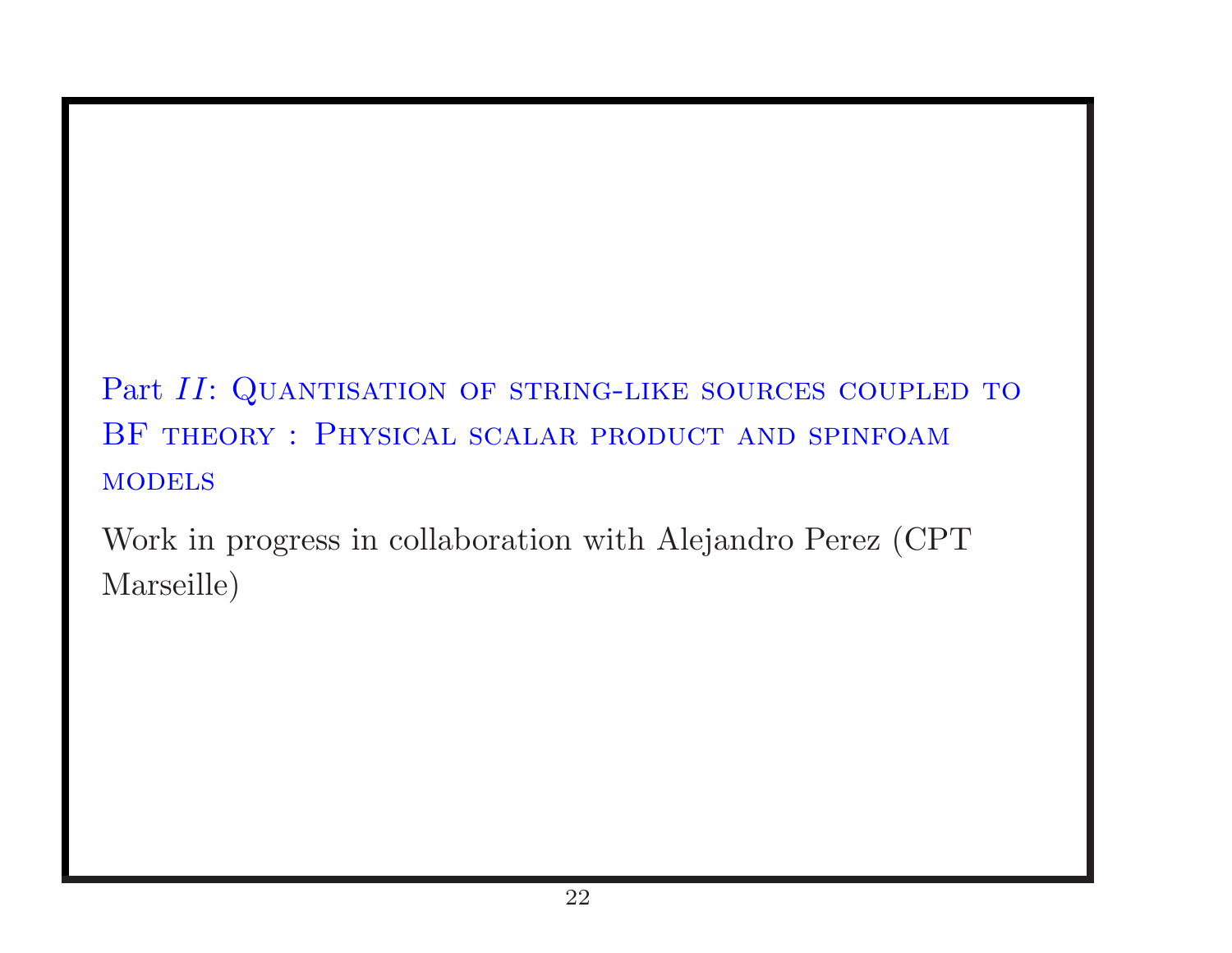#### Part II - Classical theory

• Idea : generalize the coupling of point particles to 3d gravity to higher dimensions

 $\Rightarrow$  Natural sources  $\equiv$  strings & branes (Baez, Perez -06)

• Action : 
$$
S = S_{BF} + S_{int}
$$

$$
S_{BF}[B,\omega] = \int_M < B \wedge F[\omega] > \tag{28}
$$

$$
S_{int}[\omega, B, q, \lambda] = \tau \int_W \langle (B + Dq), \lambda v \lambda^{-1} \rangle \tag{29}
$$

- $-B$ : g-valued two-form
- $-\omega$ : g-valued connection one-form
- $-D \equiv$  covariant derivative w.r.t.  $\omega$
- $-W$ : string worldsheet
- $q$ :  $q$ -valued one-form
- $-p := Ad_{\lambda}(v) \in C^{\infty}(W, \mathfrak{g}), \lambda \in C^{\infty}(W, G)$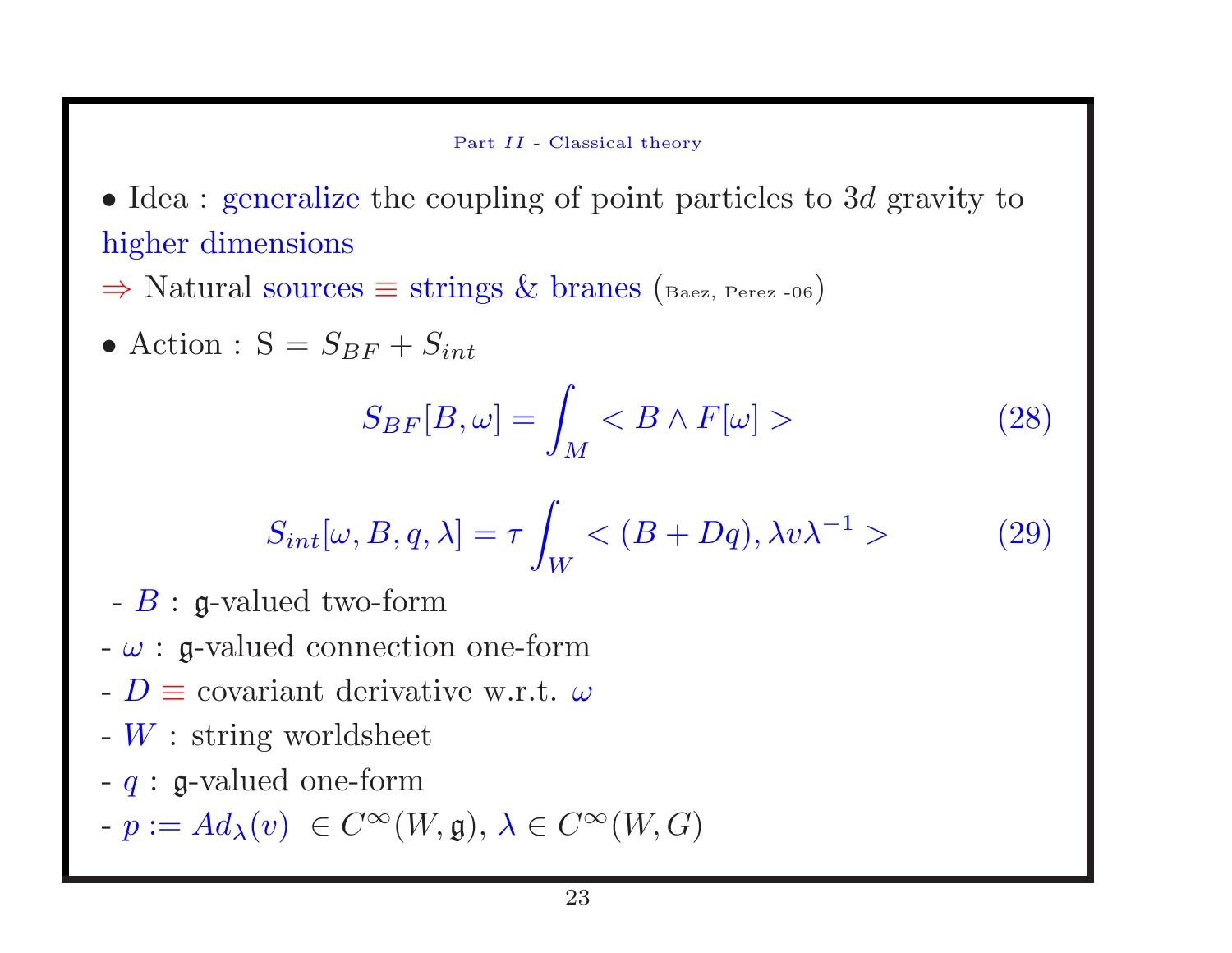Part II - Kinematical Hilbert space

• Canonical Quantization :  $M = \Sigma \times \mathbb{R}, S = \Sigma \cap W$ 

 $\rightarrow$  Quantum kinematical constraints  $\Rightarrow$   $\mathcal{H}_{kin}$  spanned by string spin network states (inspired by Thiemann - <sup>97</sup>) string spin network state <sup>≡</sup> open graph with open edges ending on the string S :

- edges and endpoints coloured by unitary, irreducible representations of G

- vertices (including the endpoints) coloured by intertwining operators :



 $\rightarrow$  Hamiltonian constraint  $\Rightarrow$   $\mathcal{H}_{phys}$ ?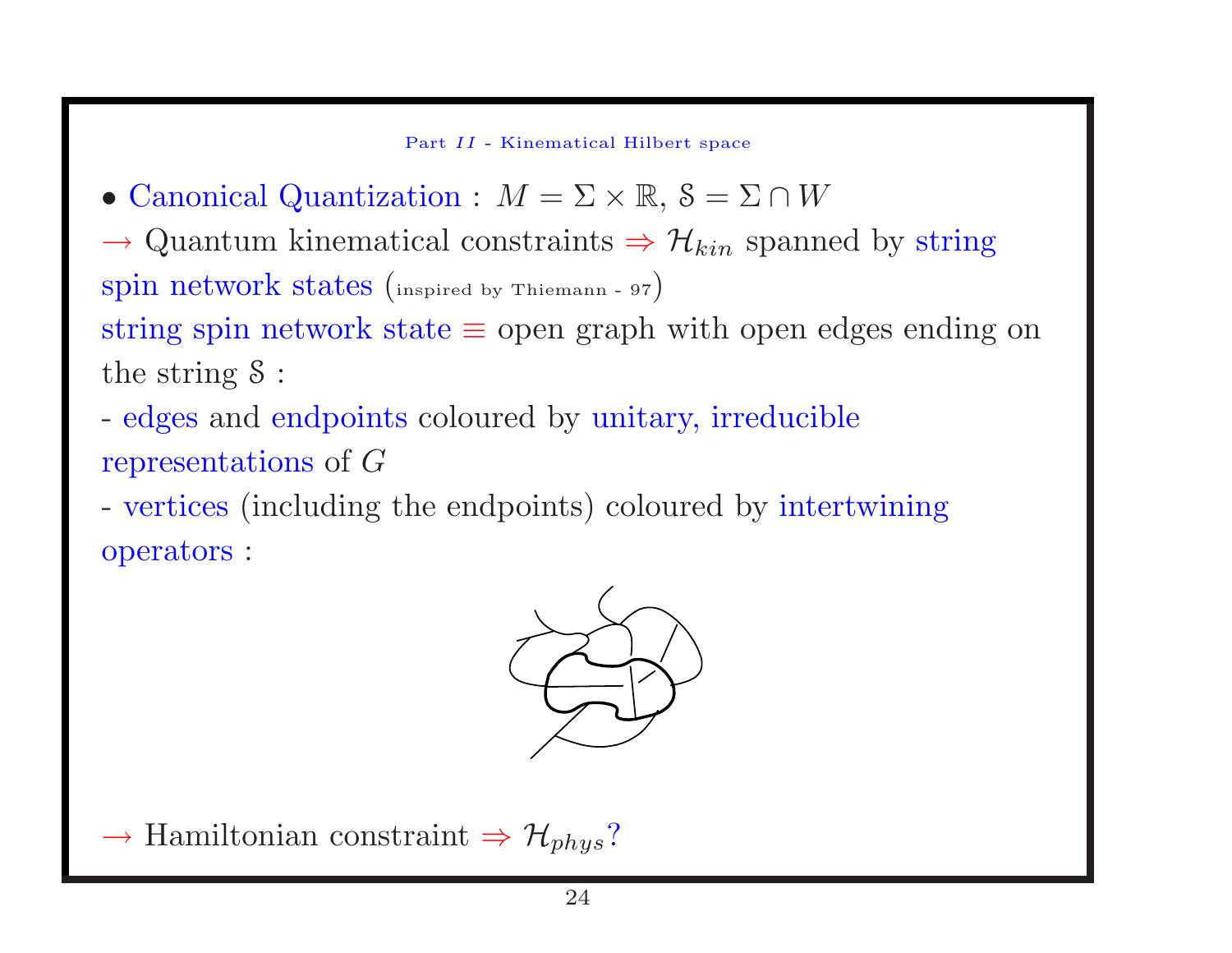- Problem : solve the dynamics
- Idea (Rovelli, Reisenberger 97): introduce the rigging map

$$
\eta_{\rm phys}: Cyl \to Cyl^* \tag{30}
$$

whose range lies in the kernel of the Hamiltonian constraint :  $\forall \Psi \in \mathcal{H}_{kin}, \eta_{\text{phys}}(\Psi) := \delta(\hat{H})\Psi \equiv \hat{P}\Psi$  with the Hamiltonian given by:

$$
\hat{H}_a^i(x) = \epsilon^{ijk} \hat{F}_{ajk}(x) + \int_{\mathcal{S}} ds \dot{x}^i(s) < X_a, p > \delta^{(3)}(x - x_{\mathcal{S}}(s)), \tag{31}
$$

where  $\mathfrak{g} = \mathbb{R}\{X_a\}_a$ ,  $F \equiv$  curvature of the spatial connection A, and the generalized projection operator  $\hat{P}$  defined by

$$
\hat{P} \equiv \delta(\hat{H}) = \prod_{x \in \Sigma} \delta(\hat{H}(x)) = \int_{\mathcal{N}} \mathcal{D}N \exp\left(i \int_{\Sigma} \langle N \wedge \hat{H} \rangle\right), \tag{32}
$$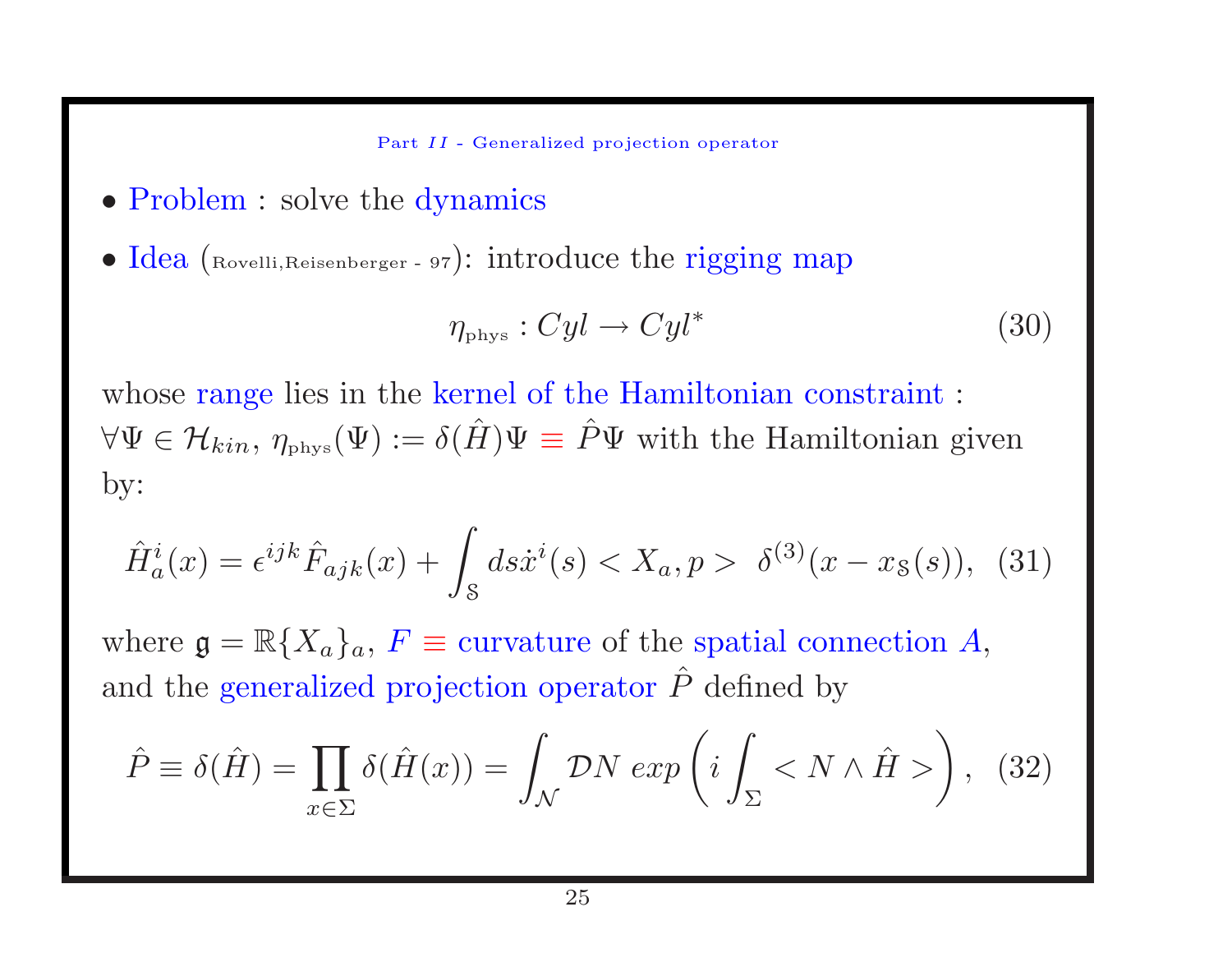• Physical inner product :

$$
\langle \eta_{\text{phys}}(\Psi_1), \eta_{\text{phys}}(\Psi_2) \rangle_{\text{Phys}} := \langle \hat{P} \Psi_1, \Psi_2 \rangle := [\eta_{\text{phys}}(\Psi_1)](\Psi_2),
$$
\n(33)

for any two string spin network states  $\Psi_1, \Psi_2 \in \mathcal{H}_{kin}$ .

• Interesting duality :

$$
\int_{\Sigma} \langle N \wedge H \rangle = \int_{\Sigma} \langle N \wedge F \rangle + \tau \int_{\mathcal{S}} \langle N, p \rangle \qquad (34)
$$

$$
= S_{BF+part}^{3d}[N, A; \tau], \qquad (35)
$$

If  $G = SO(3) \equiv$  action of 3d gravity coupled to a (spinless) point particle (Freidel, Louapre - <sup>04</sup>) :  $-N \rightarrow e$ 

-mass and worldline of the particle  $\rightarrow \tau$  and  $\mathcal S$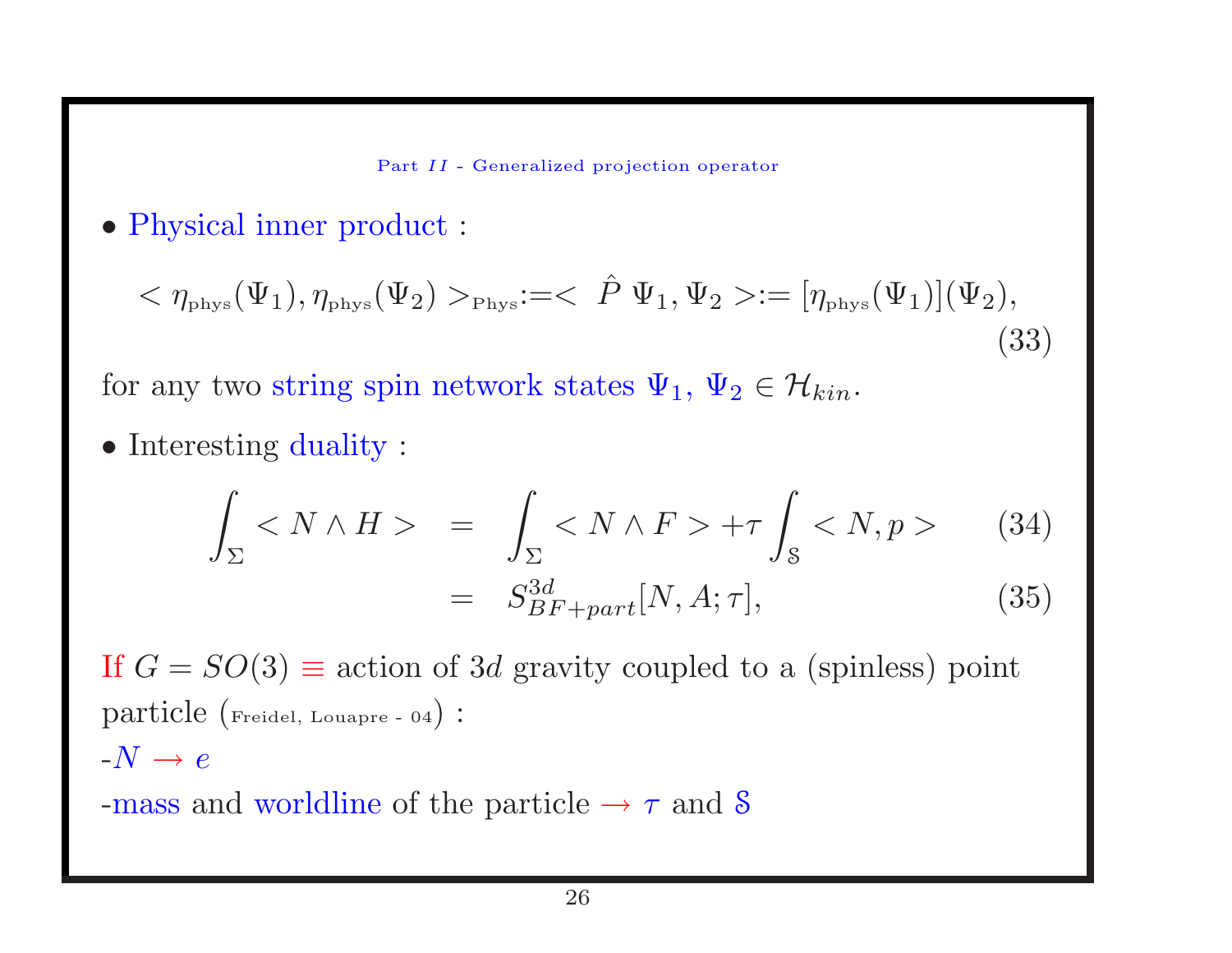• Regularization of the physical inner product  $\langle P \Psi_1, \Psi_2 \rangle \equiv$ express  $P$  in terms of basic observables of the theory

 $\rightarrow$  Pick a triangulation  $\mathcal{T}(\Gamma)$  adapted to the graph  $\Gamma = \Gamma_1 \cup \Gamma_2$  and consider the dual two-skeleton  $\{v, e, f\}$ :

$$
-S \in \{\Delta^1\} \subset \mathcal{T}(\Gamma)
$$

$$
-\Gamma \in \{v, e\} \subset \mathcal{T}^*(\Gamma)
$$

 $\rightarrow$  discretize the fields à la Ponzano-Regge coupled to point particles (Freidel, Louapre - <sup>04</sup>):

$$
N \rightarrow N_f \in \mathbb{R}^3
$$
  
\n
$$
F \rightarrow h_f = \prod_{e \in \partial f} h_e
$$
  
\n
$$
\tau p \rightarrow p_f = \lambda(x_f) e^{\tau v} \lambda(x_f)^{-1}, x_f = \mathcal{S} \cap f
$$
\n(36)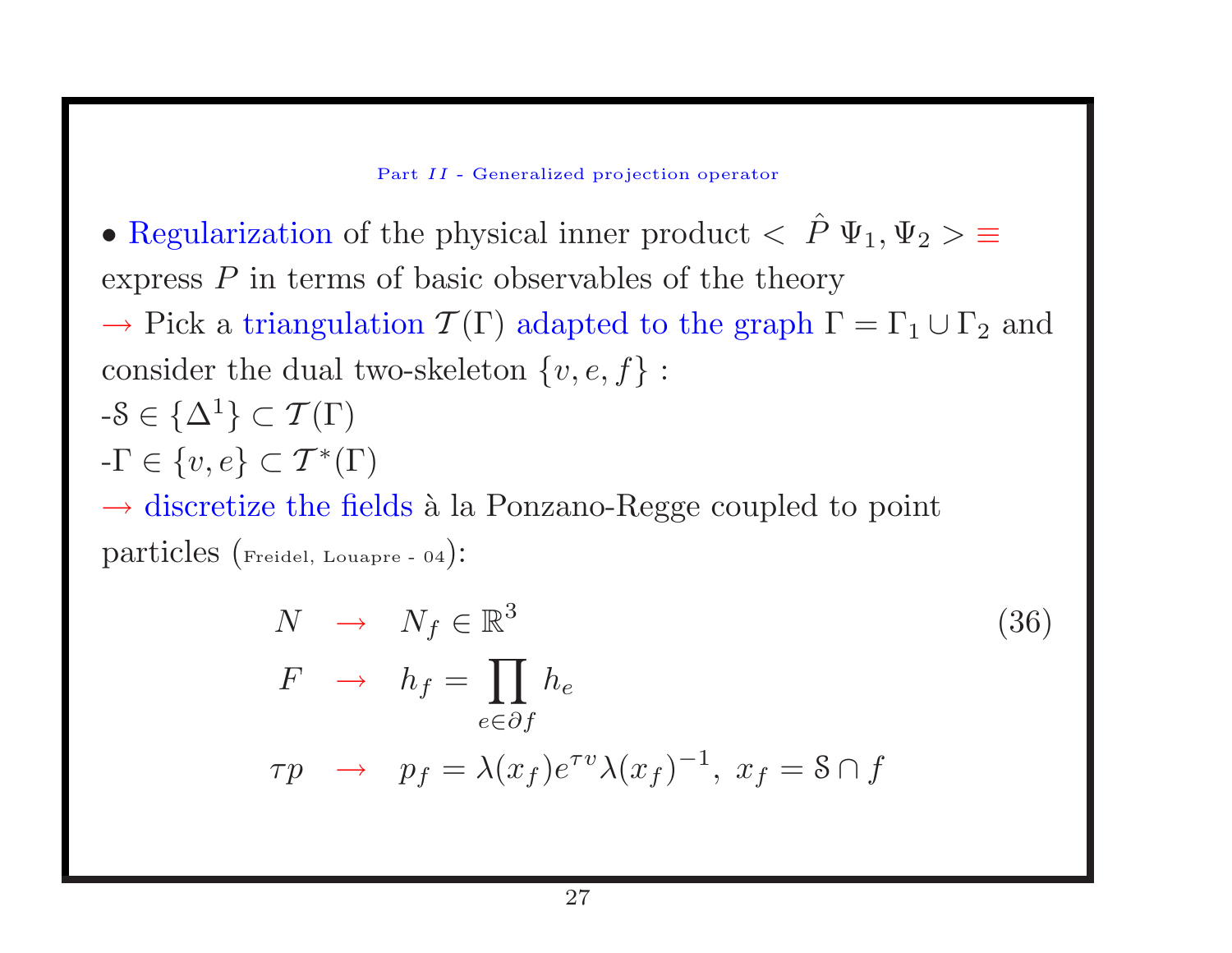

• Accordingly,

$$
\langle P[T(\Gamma)] \Psi_1, \Psi_2 \rangle = \langle \left[ \prod_{f \notin \mathcal{F}_S} \delta(h_f) \prod_{f \in \mathcal{F}_S} \delta(h_f \lambda_f e^{\tau v} \lambda_f^{-1}) \right] \Psi_1, \Psi_2 \rangle, \tag{37}
$$

where  $\mathcal{F}_{S}(\Box) = \{f \in \partial \Box \mid f \cap S \neq \emptyset\}$ 

•  $P[T(\Gamma)]$  promoted to a well defined operator  $\hat{P}[T(\Gamma)]$ :  $-\delta(g) = \sum_{\rho} dim(\rho) \chi_{\rho}(g)$  $-\chi_{\rho}(g) \rightarrow$  Wilson loop operator  $\hat{\chi}_{\rho}(g)$ 

<sup>⇒</sup> Prescription to compute background independent transition amplitudes of string-like currents coupled to BF theory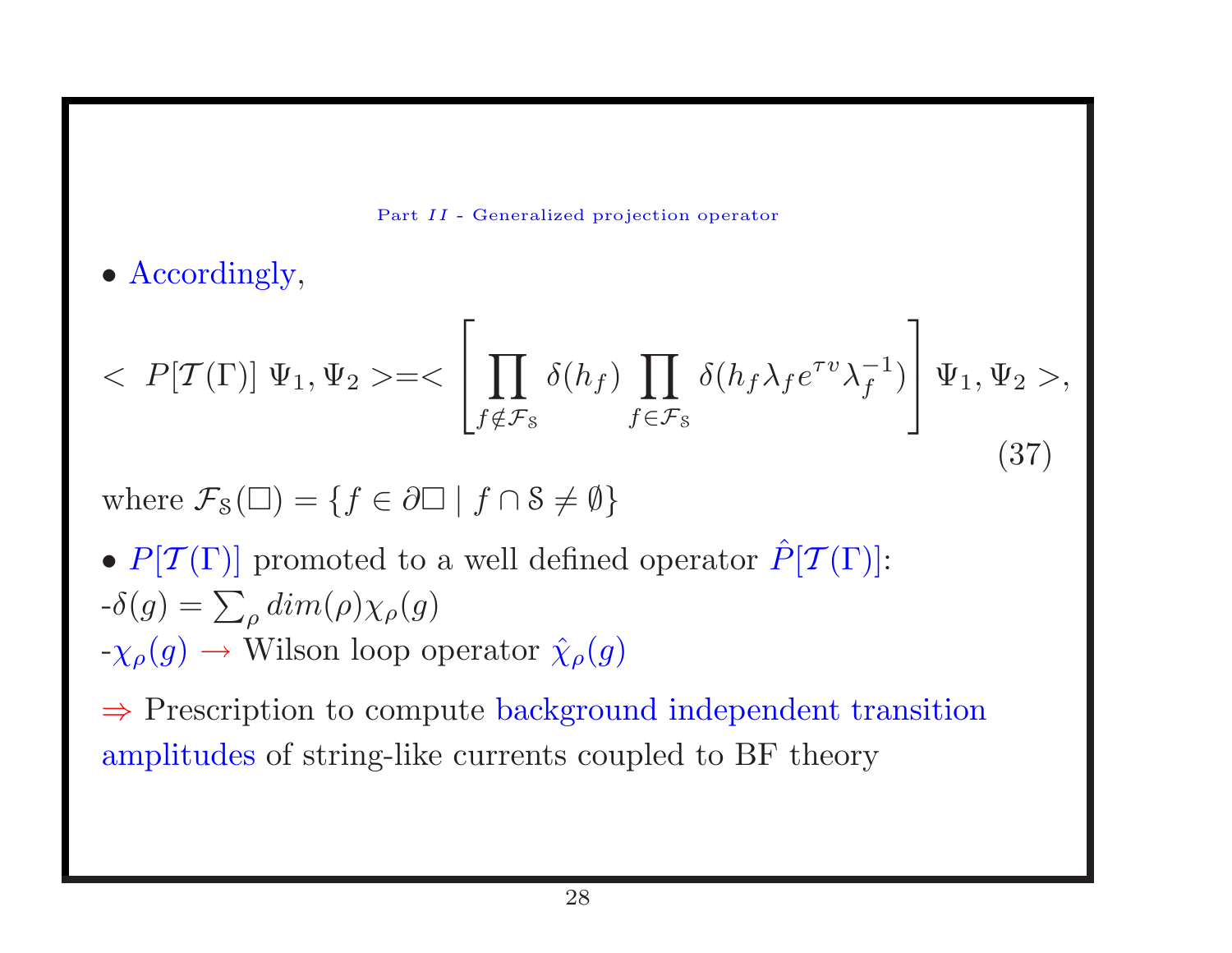• Removal of the regulator : we show that  $\forall \Psi_1, \Psi_2 \in \mathcal{H}_{kin},$ 

$$
\langle P[T(\Gamma)] \Psi_1, \Psi_2 \rangle = \langle P[T'(\Gamma)] \Psi_1, \Psi_2 \rangle, \tag{38}
$$

forall homeomorphically equivalent triangulations  $\mathcal{T}(\Gamma)$  and  $\mathcal{T}'(\Gamma)$ adapted to the graph Γ.

<sup>⇒</sup> The transition amplitudes are topological invariants and accordingly independent of the triangulation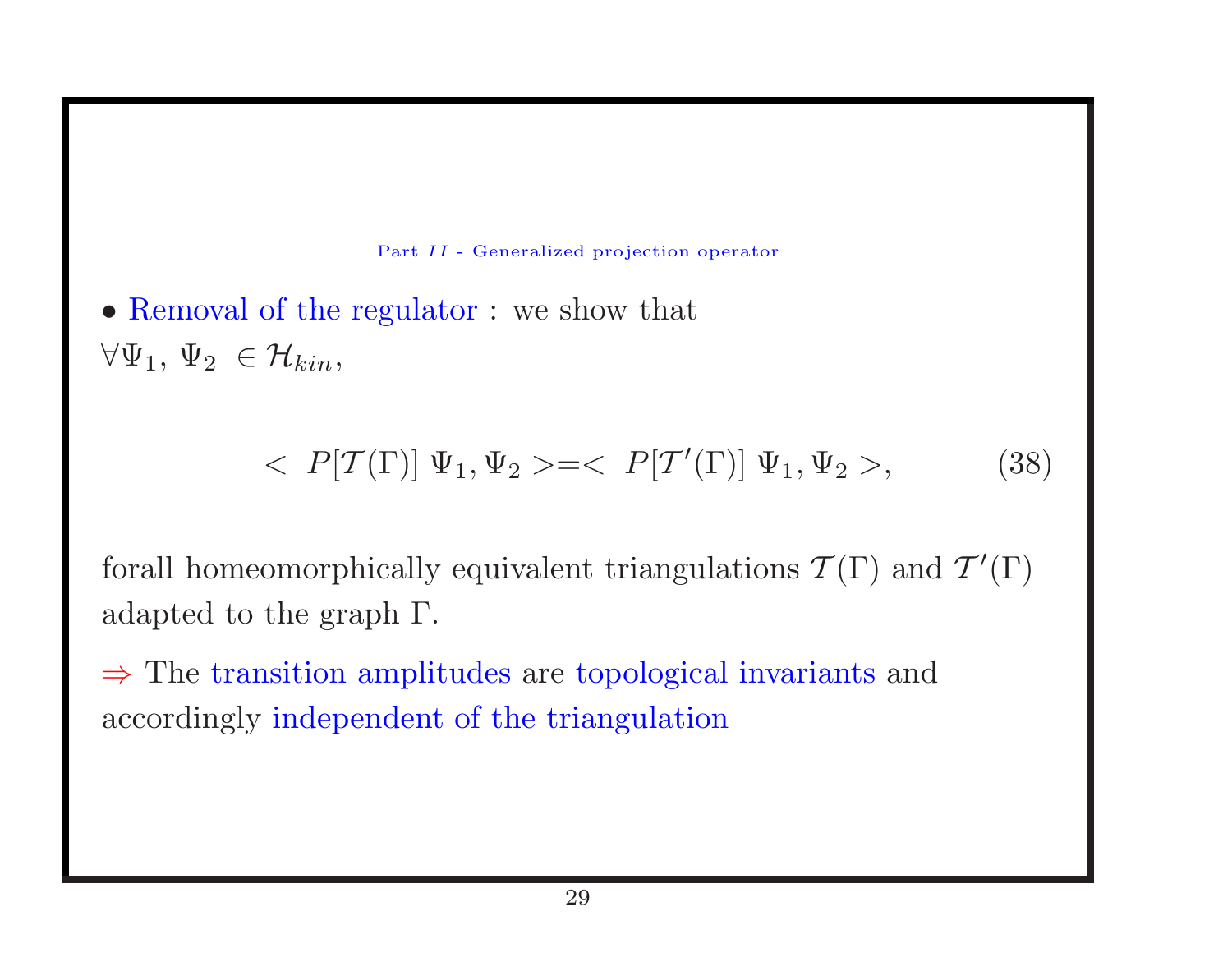#### Conclusion and perspectives : Part I

• Construction of <sup>a</sup> spinfoam model of massive fermionic fields coupled to 3d Riemannian QG  $\Leftrightarrow$  computation of the path integral of the coupled system

 $\rightarrow$  Discretization of the manifold and of the fields

 $\rightarrow$  Integration over the fermions  $\Rightarrow$  path integral for QG with insertion of an observable  $\equiv$  functional determinant

- $\rightarrow$  Finite expansion of the determinant in fermionic loops
- $\rightarrow$  Computation of the integrals order by order
- Open issue: local degrees of freedom  $\equiv$  dependence on the triangulation
- $\Rightarrow$  GFT (Krasnov -05; Freidel, Oriti, Ryan -05; Oriti, Ryan -06)
- Perspectives :
- $\rightarrow$  Asymptotics  $(j \rightarrow \infty)$  ?
- $\rightarrow$  Generalization to four dimensions
- $\rightarrow$  Computation of the fermionic propagator in 3d spinfoam QG